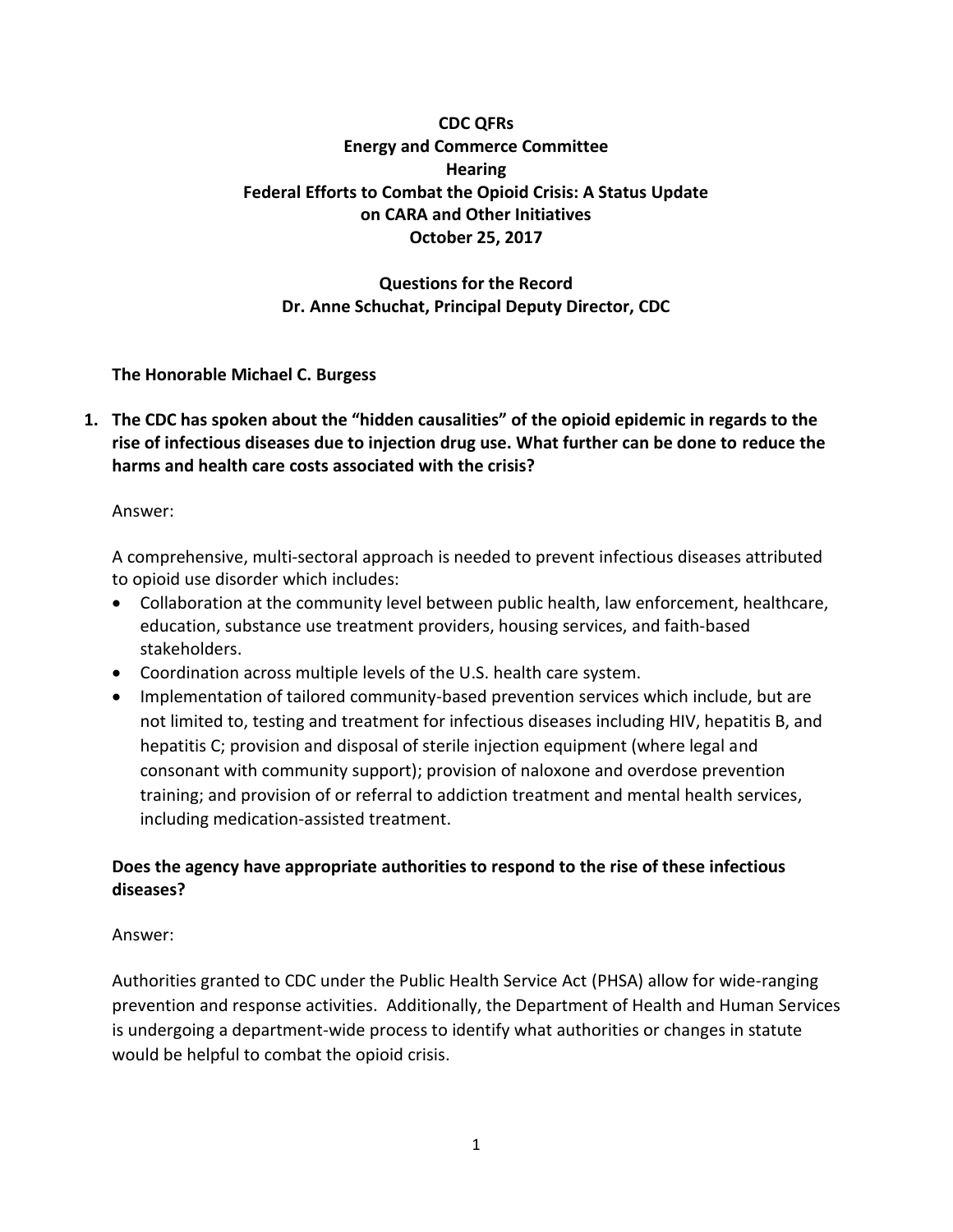**2. The Washington Post has reported on the "rampant spread of Hepatitis C" due to the opioid abuse epidemic. Are we doing a sufficient job identifying those with HCV or HBV and linking them to care?**

### Answer:

Rates of viral hepatitis have risen steadily, tripling between 2010–2015, mirroring the opioid crisis with young, white Americans in rural communities hit the hardest—but, few communities in the nation have been spared. Currently, only about half of people living with HCV and HBV know they are infected. Because of this and other obstacles, hundreds of thousands of Americans with viral hepatitis who would benefit from treatment have not yet received it.

CDC's infectious disease programs provide an established, nationwide network asset that can be strengthened to prevent transmission of infectious diseases and link drug users to care. CDC's viral hepatitis disease monitoring activities is limited to 14 U.S. states.

**3. The CDC estimated that the total "economic burden" of opioid abuse is \$78.5 billion per year—given the increases in Hepatitis and HIV associated with addiction does this number include concomitant infectious diseases of abusers and then others infected, as well as long term treatment?**

### Answer:

The 18-month study from which this cost estimate arose calculates overall healthcare costs for those with substance use disorder but does not does not fully capture the economic burden of infectious disease stemming from the opioid crisis. To estimate the lifetime burden from infectious diseases, additional analyses of healthcare costs of heroin use, HIV, and viral hepatitis treatment, and productivity and quality of lives lost to opioid use disorders would be required.

**4. We know that having a better understanding of the epidemic, including where it's hitting Americans the hardest, and why, is essential to building upon and improving the current federal government response. How can we improve the timeliness of data on opioid use and abuse while also maintaining quality of data?**

### Answer:

The timeliness of mortality data reporting in general has improved significantly over the past few years with over 50 percent of deaths now being reported to CDC within 10 days of the death. However, deaths involving drugs continue to be among the slowest deaths to be reported. A recent CDC analysis of the timeliness by cause of death showed that, on average,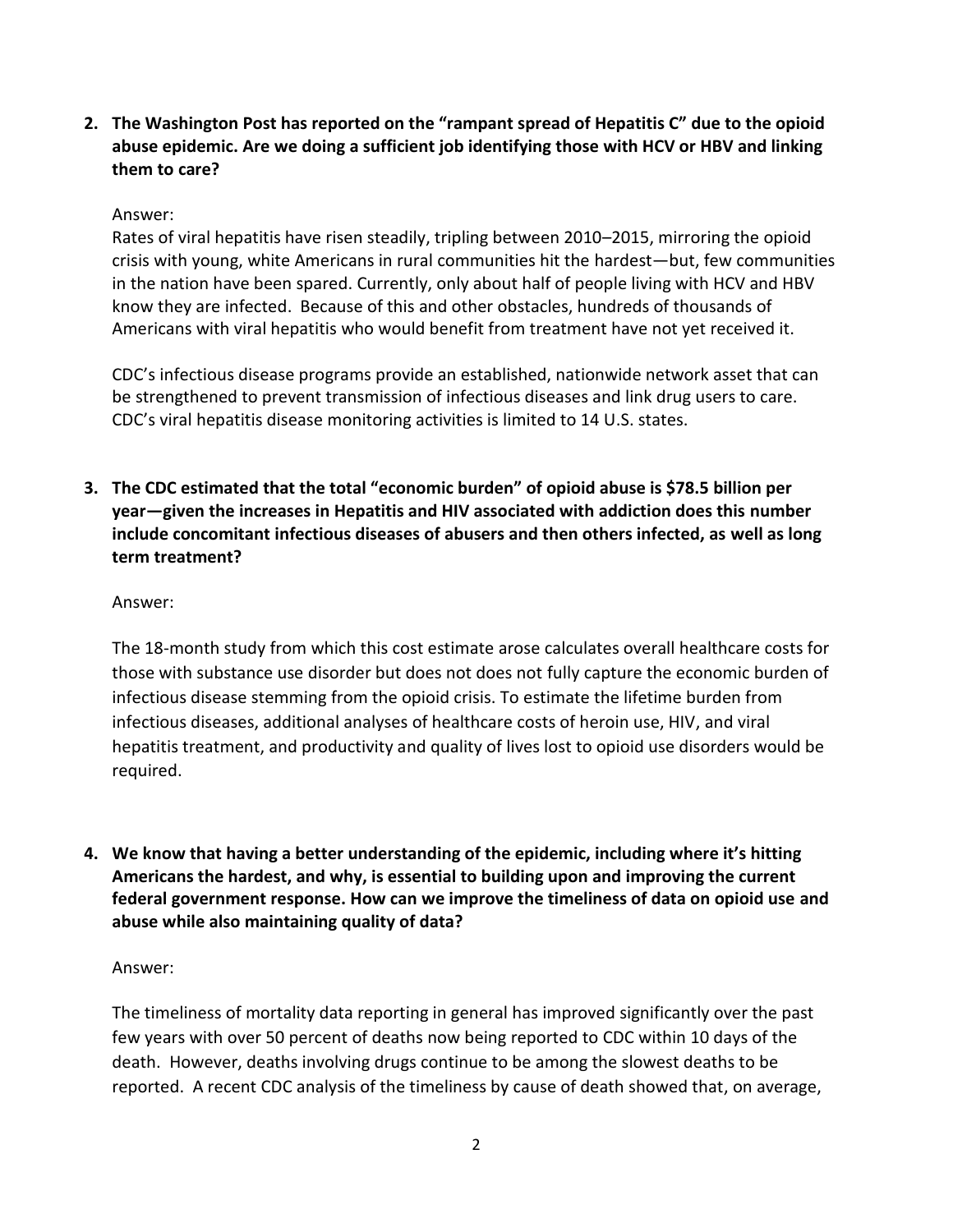over 80 percent of all deaths had been sent to CDC within 13 weeks (about three months) of the death, but less than 40 percent of drug overdose deaths had been sent. This is due largely to the need for toxicology testing. For drug overdose deaths, an important component of data quality is accurate reporting of the specific drugs involved on the death certificate and this is dependent on toxicology and medical examiner and coroner capacity. The single most important thing that could be done to improve the timeliness of data on opioid involved death reporting would be to improve the timeliness of conducting toxicology testing. To do this, it is necessary to strengthen the capacity within offices of medical examiners and coroners, and forensic toxicology labs. The major limiting factors in reducing the drug death data reporting lag are the timeliness and variability of death investigation in offices of medical examiners and coroners, and toxicology practices across the country. Medical examiners and corners rely on ancillary tests, specifically toxicology, to determine the cause of death. Many of the state labs that provide postmortem forensic services to the medical examiner and coroner community are under-resourced and have long delays. In addition, many rural counties must transport decedents long distances to the nearest regional site and incur additional costs for coroner and law enforcement personnel who attend the autopsies. Support for these labs and other capability enhancements could help, along with increased support for medical examiners and coroners to address the timeliness, quality, and reporting process for postmortem toxicology results.

Greater Standardization of Procedures is also necessary. Performance of state vital records vary significantly across the country. It is important to establish and implement minimum performance standards in improving the timeliness and quality of mortality vital statistics and a process for ensuring that states sustain themselves at that minimum level. CDC is partnering with the Public Health Accreditation Board to currently beta test draft performance standards for improving the timeliness and quality of mortality statistics. In addition, collaboration with the ME/C community is needed to develop death scene investigation protocols for drug overdose deaths as well as standard practices for ME/C and has a real impact on their practice.

#### Finally, it is important to enhance the Workforce.

Beyond providing resources to strengthen death investigation and toxicology, Medical Examiners and Coroner offices need more resources, including trained personnel, especially trained medicolegal death investigators and forensic pathologists, to meet the increasing demands from the increased number of drug overdose deaths.

To create a more comprehensive picture of opioid overdose deaths to inform prevention and response efforts, CDC is also working to build state capacity and to provide scientific expertise to assist states in improving the timeliness of data for both fatal and non-fatal overdoses through CDC's Enhanced State Opioid Overdose Surveillance (ESOOS) program. In its first programmatic year, CDC funded 12 states to: 1) Improve the timeliness of reporting of nonfatal opioid overdoses using Emergency Department (ED) and Emergency Medical Services (EMS) data; 2) Improve the timeliness of reporting of fatal opioid overdoses and associated risk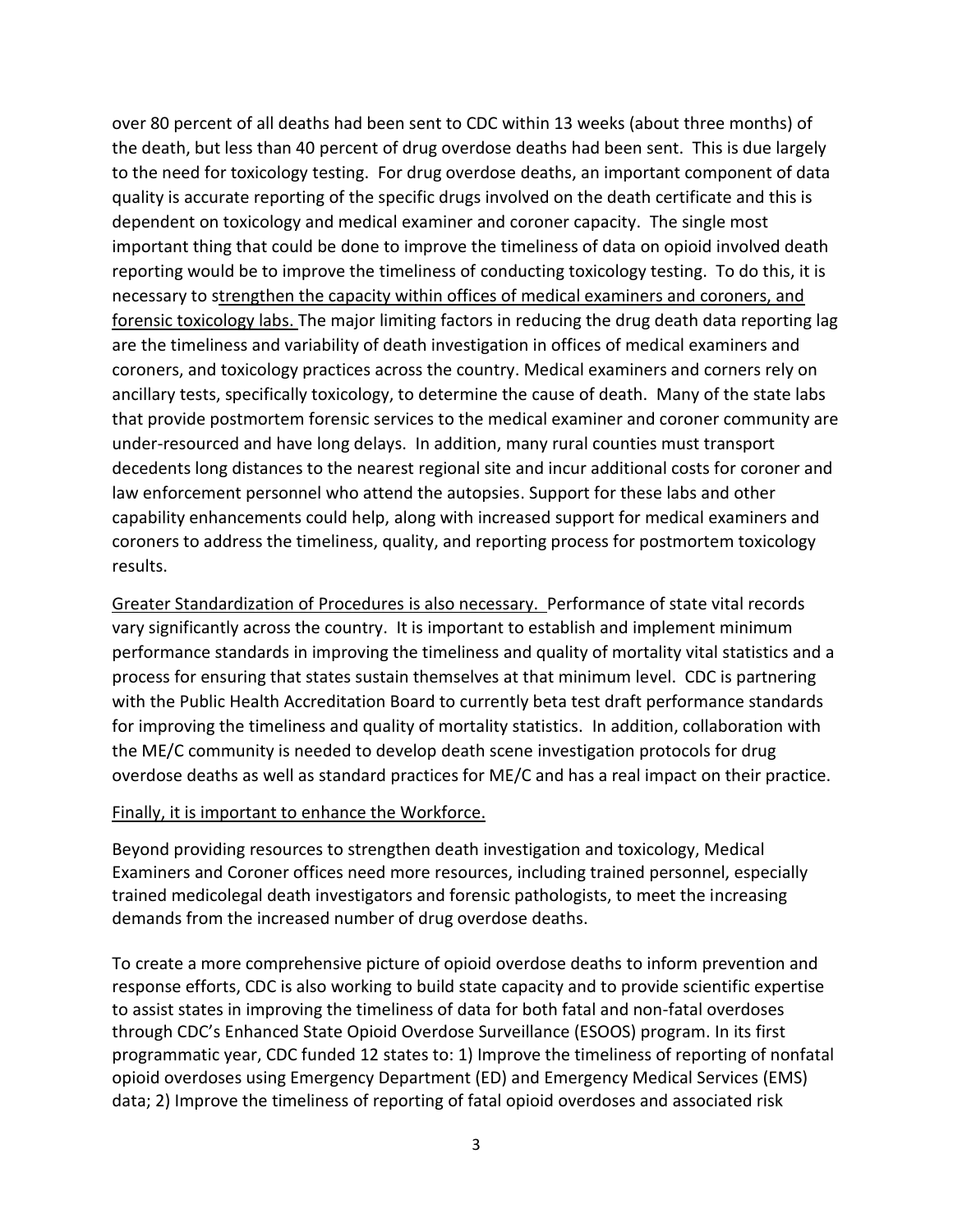factors so that these data can be used to inform public health response tactics within and across states; and 3) Disseminate findings to stakeholders to support prevention efforts. With the increase in funds appropriated to CDC in Fiscal Year 2017, CDC was able to expand the ESOOS program to fund an additional 20 states and Washington, D.C. (for a total of 32 states and Washington, D.C.). CDC also was able to provide supplemental funds to all ESOOS-funded states, with the expectation that a minimum of 60 percent of the supplemental funds were to go to medical examiners/coroners to primarily support comprehensive toxicology testing of opioid-involved deaths. One particularly novel and innovative component of this program is the use of emergency department (ED) and emergency medical services (EMS) data to track and analyze nonfatal overdose data. These data aid states in identifying "hot spots" or areas with emerging drug overdose clusters so prevention efforts can be targeted quickly.

ESOOS-funded states leverage CDC's National Violent Death Reporting System (NVDRS) platform to collect data on all unintentional or undetermined intent opioid overdose deaths under a module entitled the State Unintentional Drug Overdose Reporting System (SUDORS), which uniquely captures detailed information on toxicology, death scene investigations, and other risk factors that may be associated with a fatal overdose. For instance, SUDORS data have identified and tracked large increases in fentanyl analog deaths driven by carfentanil within one state's borders. Early findings from these data, again, reinforce the need and urgency for more timely and comprehensive toxicology testing.

CDC published a *MMWR* Early Release and a Vital Signs report in March using ESOOS data which will be the timeliest data CDC has published to date on drug overdoses- approximately within 2 months of publication.

CDC, in partnership with March of Dimes, is working to protect mothers and babies though a pilot project in Illinois, New Mexico, and Vermont to explore approaches for improving the speed and accuracy of surveillance of Neonatal Abstinence Syndrome (NAS). Data report there is about one baby born every 25 minutes affected by opioid withdrawal. Surveillance of NAS is important to inform a public health response that can quickly identify areas of need and target interventions to improve outcomes for these babies by connecting mothers to services and care. These pilot projects are also evaluating the health services needed through their first birthday, which will help prepare the health system to care for these babies.

### **The Honorable Joe Barton**

**1. The techniques for managing acute pain are different from the techniques for managing chronic pain. In fact, some specialties, like dentistry, rarely (if ever) have to treat patients for chronic pain. Even the types of opioids that would be prescribed—long acting versus short acting—are different. The CDC guideline and the current FDA REMS strategy have both focused on managing chronic pain, but what are you doing to help promote more judicious prescribing among those who are not in the business of managing chronic pain?**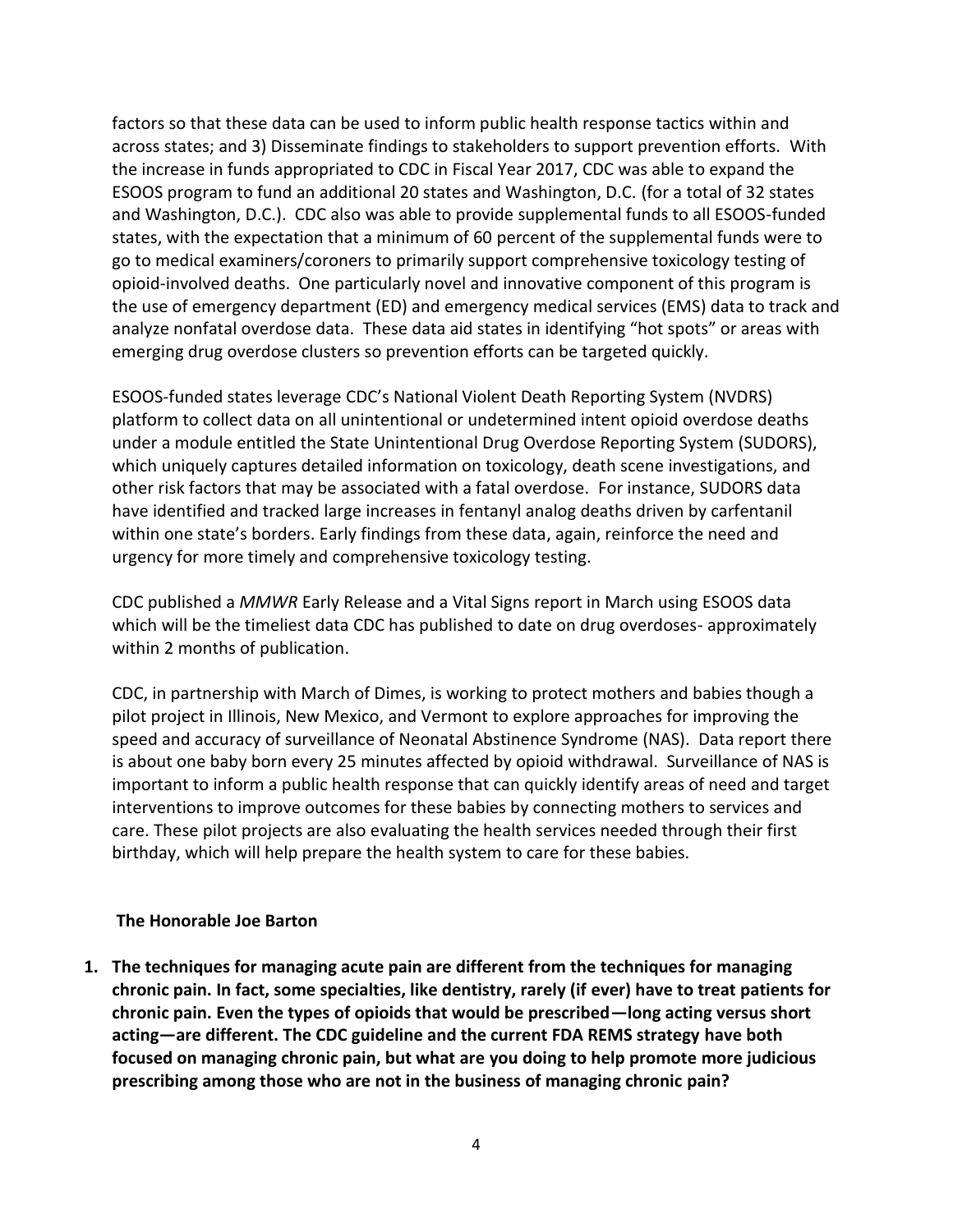### Answer:

Although the CDC Guideline focuses on the use of opioids to treat chronic pain, it does provide some guidance in the treatment of acute pain. Recommendation 6 in the Guideline states that long-term opioid use often begins with acute pain treatment, and when treating acute pain, clinicians should prescribe the lowest effective dose of immediate-release opioids and should prescribe no greater quantity than needed for the expected duration of pain severe enough to require opioids. Three days or less will often be sufficient; more than seven days will rarely be needed. More than a few days of exposure to opioids can significantly increase hazards and increase the likelihood of dependence.

In addition, the CDC has released several resources for patients for the treatment of acute pain. These include:

- *[What You Need to Know](https://www.cdc.gov/drugoverdose/pdf/patients/Opioids-for-Acute-Pain-a.pdf)* outlines the differences between acute and chronic pain and also the facts that a patient needs to know when prescribed opioids for acute pain management.
- *[Get the Facts](https://www.cdc.gov/drugoverdose/pdf/patients/Get-the-Facts-a.pdf)* is an infographic that highlights important information about acute pain management for common conditions and injuries.
- *[Opioid Overdose Tip card](https://www.cdc.gov/drugoverdose/pdf/patients/Preventing-an-Opioid-Overdose-Tip-Card-a.pdf)* is about preventing an overdose generally. It is also featured on our [acute pain materials tab](https://www.cdc.gov/drugoverdose/patients/materials.html) on the CDC website.
- [Clinician Commitment Poster to Patient Prescription Safety](https://www.cdc.gov/drugoverdose/pdf/Original-PatientPoster-Digital.pdf) [PDF 2 MB] also addresses acute pain.
- Continuing Medical Education credits are being offered to healthcare providers for the training on the opioid guidelines.

The National Safety Council is also sponsoring a systematic review of the evidence related to the management of acute musculoskeletal pain. The evidence review is currently underway by McMaster University and is expected to be completed by December 2018. A full guideline will follow, developed jointly by the American College of Physicians and American Academy of Family Physicians. A CDC representative serves on the technical review advisory panel for this effort.

**2. What are you doing to promote the delivery of preventive services that help to control acute pain and stop such pain from becoming chronic?**

### Answer:

CDC's Guideline provides guidance for the treatment of acute pain (see Recommendation 6 described in the above response to question #1). In addition, CDC will serve on the technical review advisory committee for an acute pain guideline (see NSC work described above in the response to question #1). We also have released several communications materials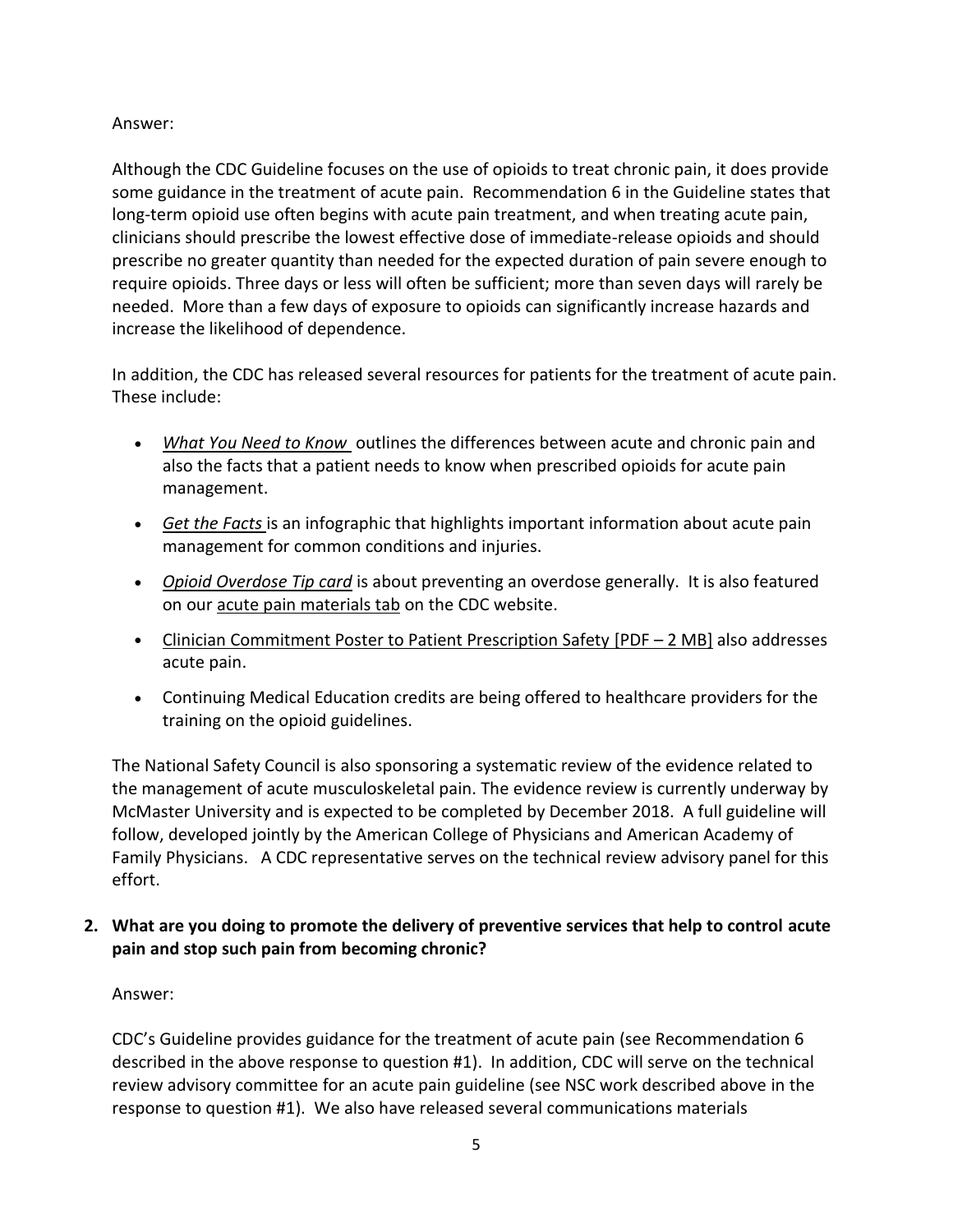(referenced in the above question) that are supporting the delivery of preventive services. Finally, CDC's work through our funded states encourages the uptake and implementation of the CDC Guideline, which includes recommendations regarding acute pain management with opioids.

### **The Honorable Gus Bilirakis**

**I recently learned about a new initiative from the health insurance industry called the STOP Initiative that will help plans measure how individual providers in their networks are adhering to CDC guidelines for prescribing opioids for chronic pain using claims data to quantitatively track from results. It is my understanding that this is the first industry-wide initiative that will help to measure these guidelines.**

### **1. Can you please describe these measures and what they seek to do?**

### Answer:

America's Health Insurance Plans (AHIP) launched its Safe, Transparent Opioid Prescribing (STOP) Initiative, which is designed to support widespread adoption of clinical guidelines for pain care and opioid prescribing. The STOP Measure will be shared widely with health plans and initial results will be gathered throughout the coming months. As experience is gained, the initial version of the measure will be updated, revised, and validated. As part of the overall STOP Initiative, AHIP and an opioid work group will continue to introduce best practices as the health care industry works together to combat the opioid epidemic.

The CDC was not engaged in the development of these measures included in STOP. However, CDC was made aware of these efforts by individuals representing AHIP. Based on information shared by AHIP with CDC, the four measures include: 1) Percentage of immediate-release opioids versus percentage of long-acting/extended-release opioids; 2) Percentage of opioids prescribed concurrently with benzodiazepines; 3) When and how often urine drug tests are performed for patients on opioid therapy; and 4) Dosage and days supply of opioid prescriptions. CDC perceives these four measures to correspond broadly to a few of the 12 recommendations enumerated in the CDC Guideline. An initial assessment is that use of these measures may hold potential to track concordance with elements of the CDC Guideline at minimum. This voluntary initiative was launched on October 19, 2017, so it is too early to see the results.

**2. From your perspective, do you think this type of initiative is something that will help move the needle on the opioid epidemic?**

Answer: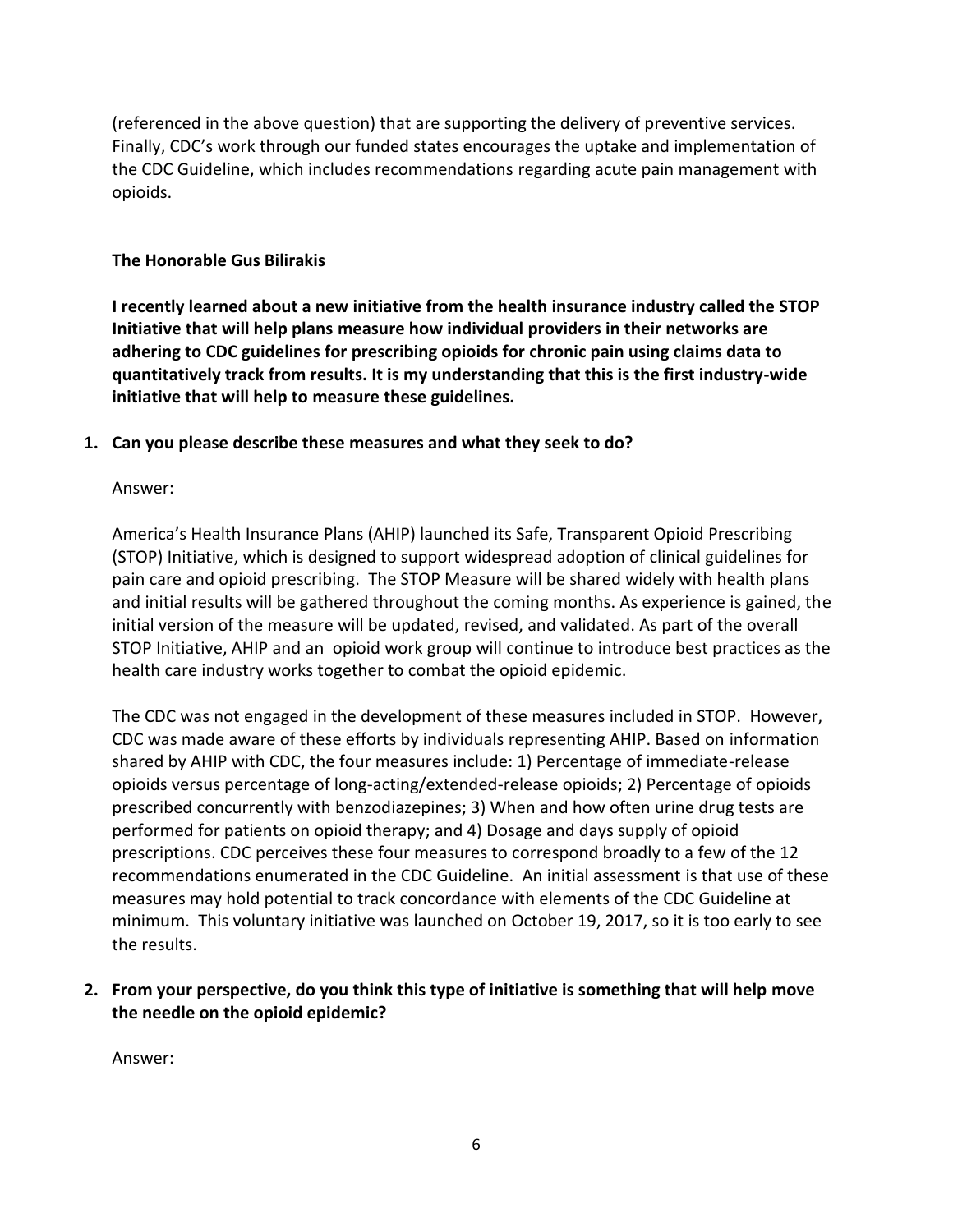While CDC cannot speak to the efficacy of this effort in particular given our cursory knowledge of this initiative, CDC is supportive of the development and use of measures to assess and encourage adherence to clinical recommendations, as well as to promote quality improvement efforts. Certain insurers are developing similar measures. CDC has been considering how to assist in coordination of this effort so that consistent measures can be developed. AHIP, as the association of some individual insurers/plans across the nation, is heading in this direction, which is noteworthy.

## **3. Do you think more efforts like this are needed to generate tangible results when it comes to adoption of these guidelines?**

### Answer:

CDC is supportive of a comprehensive approach to operationalize and evaluate the recommendations contained in the Guideline to change the culture of clinical practice. One means for doing so is with efforts like the STOP Initiative. Under the STOP Initiative, AHIP has launched the STOP Measure, an evidence-based methodology health plans can use to measure how provider practices compare to the Centers for Disease Control and Prevention (CDC) Guidelines for Prescribing Opioids for Chronic Pain. This measurement aims to help health plans and providers collaborate to improve adherence with the CDC guidelines, thereby improving patient safety and reducing the risk of opioid misuse. CDC is supportive of the development and use of measures to assess and encourage adherence to clinical recommendations, as well as to promote quality improvement efforts.

To encourage uptake and use of the Guideline, CDC developed a comprehensive implementation plan to move science into action. Since health care systems have the potential to improve pain management including safer use of opioids through guideline concordant care on a broad scale, CDC engaged external stakeholders to develop Quality Improvement (QI) measures based on the Guideline. These are voluntary QI measures intended to support practice improvement for primary care practices by tracking opioid prescribing and providing feedback to clinicians through a data dashboard. CDC is recruiting large health care systems in which to pilot implementation of the QI measures, track their progress, and to be part of a 12month Opioid QI Collaborative.

CDC's QI-related work is one component of its overarching Guideline implementation strategy. Broadly stated, CDC's Guideline implementation effort is comprised of the following: 1) Communication and Dissemination; 2) Clinical education and training; 3) Insurer and Pharmacy Benefit Manager Strategies; and 4) Health System Strategies.

Another way to improve uptake is to integrate the guideline into electronic health records (EHRs) or clinical decision support tools. CDC is collaborating with the Office of the National Coordinator to integrate Guideline recommendations, such as alerts for Morphine Milligram Equivalent (MME) thresholds, defaults on prescribing amounts for the initiation of opioids and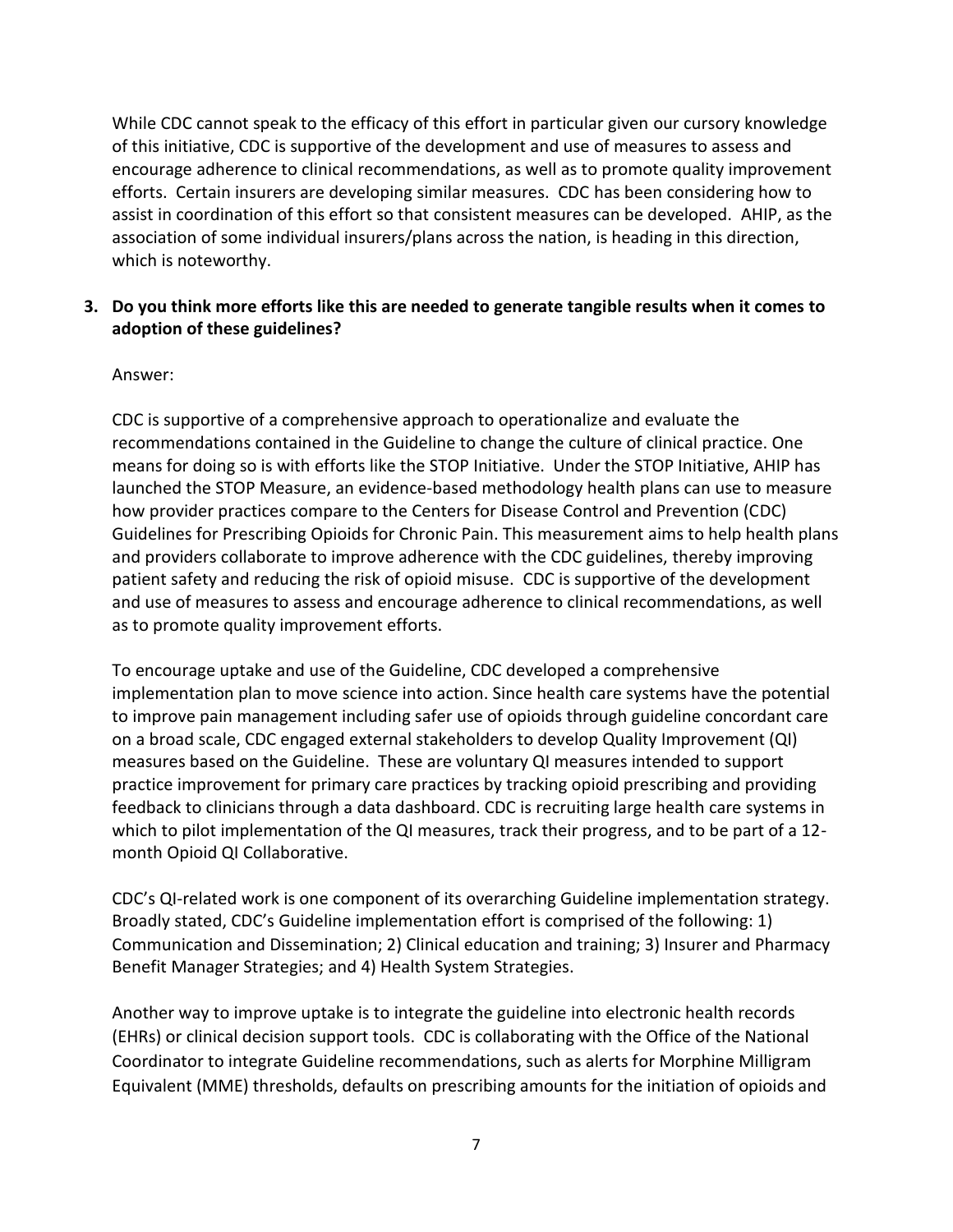prompts to check the PDMP, into EHRs. This work was piloted in three hospital systems (Yale New Haven Hospital, Carolinas Medical Group, and Houston Medical) and is currently being evaluated. The Carolinas HealthCare System successfully built an EHR alert to address opioid prescribing by providing critical information at the point of care. The following five objective criteria available in the EHR were programmed to "trigger" the alert: three or more prescriptions for an opioid in past 30 days; two or more onsite administration of opioids in past 30 days; current prescription with 50 percent or more remaining ("early refills"); previous presentation for opioid overdose; and positive blood alcohol content or toxicology screen for cocaine or marijuana.

### **The Honorable Chris Collins**

**1. As PDMPs have evolved in recent years, incorporating PDMP data into a prescriber or pharmacist's clinical workflow seems to be the key to ensuring that the data is used effectively while also increasing efficiency and saving time for providers. What are the barriers currently preventing more states from incorporating PDMP data into clinical workflow?**

### Answer:

Two main barriers are the costs and the lack of capacity (skilled staff) to implement the software.

A PDMP must also be easy to access, and the data must be accurate and timely. The most helpful, and arguably the most important, feature of a PDMP-EHR integration platform is ensuring that patient data is displayed in a simple and organized manner. Clinicians do not want the PDMP data to be a simple laundry list of prescriptions that are not necessarily itemized by date. A well-built PDMP-EHR integrated platform provides the clinician/end user with PDMP data within clinical workflow in an easily accessible and readable format. Another helpful feature are the flags/alerts. Integrated PDMP-EHR platforms that provide clinicians/end users with easily accessible and organized data presented in clear manner with guideline concordant alerts/flags would facilitate increased PDMP use and informed clinical decision making.

**2. We know that the "moment of clarity" when a patient realizes they need to go into treatment can be short-lived, and having resources in place to immediately connect patients to treatment is critical to the chances of recovery. When a PDMP does indicate a patient has been "doctor shopping" and potentially has a substance use disorder, what policies are in place to direct them to treatment if they wish to go? If none exist, how could we help encourage them to access treatment at that time?**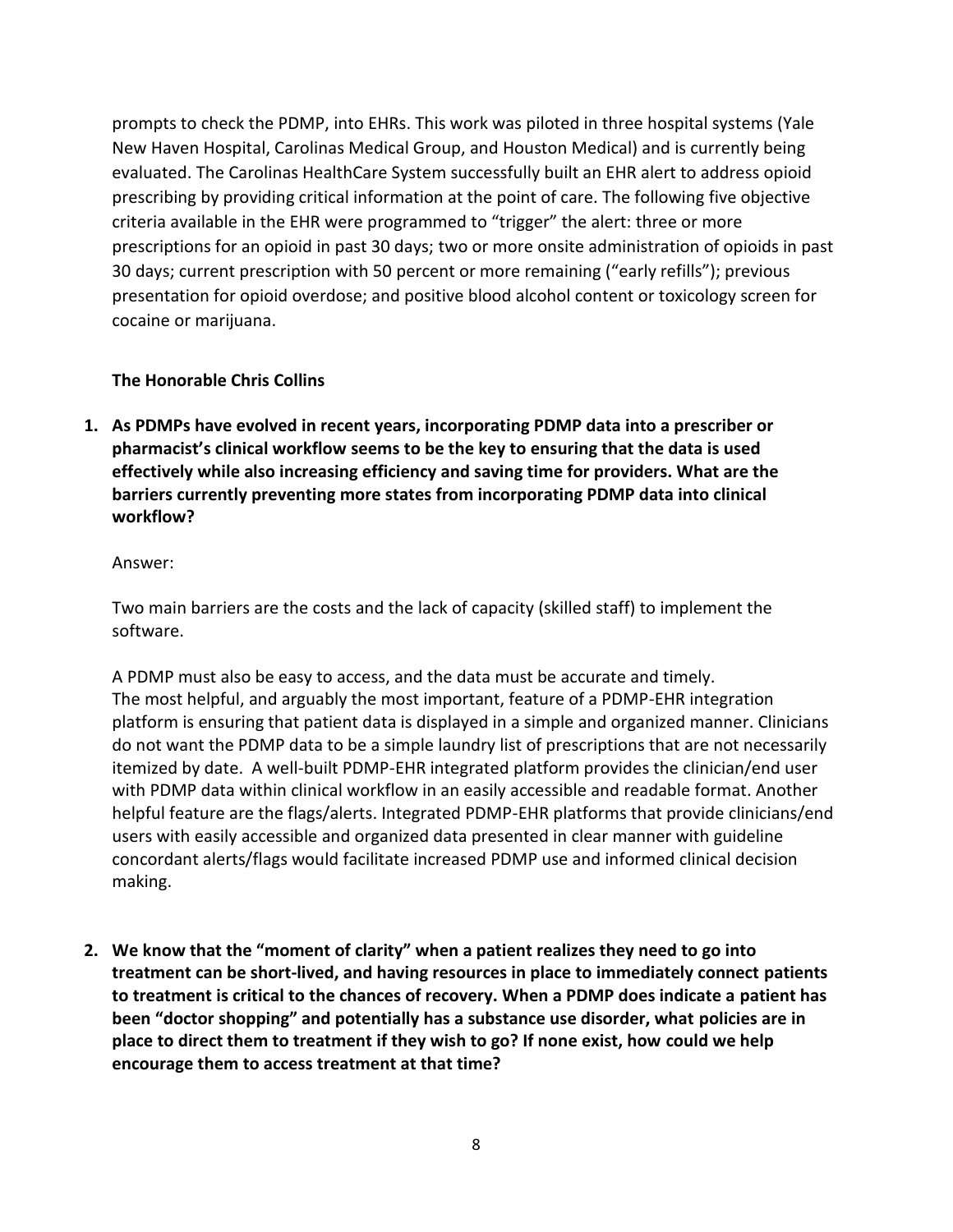Answer:

CDC's Prevention for States (PfS) program requires states to implement community-based or insurer interventions. In addition, states have the option to undertake evaluations of state policies or a rapid response project to address the rapidly changing epidemic.

The best practices CDC has seen thus far are strategies to encourage referrals at the site of overdose reversal treatment and directing them to services.

States have taken these opportunities to implement a variety of initiatives that support individuals suffering from substance use disorder and encourage them to access treatment. One example is the work of Maryland's PfS team. Maryland has a community-based intervention, the Overdose Survivors Outreach Program (OSOP), that enhances the hospital Screening, Brief Intervention, Referral to Treatment (SBIRT) model in six Baltimore city hospitals by adding community peer outreach post-discharge. These peer recovery specialists will conduct outreach to overdose survivors from 4 hospitals that have implemented SBIRT. In addition, some PDMP platforms are developing tools that integrate the CDC guidelines into their platforms. These platforms create easy-to read reports for clinicians to use to assess patients risk factors and needs. In addition, these platforms are integrating alerts for patients in need of MAT treatment to local MAT treatment facilities.

**3. Some states such as Massachusetts have started using data as a weapon in the fight against opioids. They are combining data from prescription records, death records, medical examiners… even prisons. For example, they found that a person who is released from jail in Massachusetts has a 56 times greater chance of dying from an overdose than the average person. They are using that information to make better policy decisions, as well as to identify specific individuals who are in need of services. States are supposed to be the laboratories of democracy. What has the CDC learned from states in their use of data analytics? Is there a plan to use data to fight the opioid crisis?**

### Answer:

Strengthening our understanding of the crisis through better public health data and reporting is an HHS priority and included in the Department's 5-point strategy to combat the opioid epidemic. Surveillance and data are key components in informing a public health response to the opioid epidemic and can come from multiple sources, such as a PDMP, vital records, or emergency departments. Linking and analyzing data from these sources can help provide the best understanding of how the opioid crisis is affecting states.

One means to shore up state capacity and to provide the needed level of scientific expertise to assist states in these efforts has been the creation of CDC's Enhanced State Opioid Overdose Surveillance (ESOOS) program. In its first programmatic year (2016), CDC funded 12 states to: 1) Improve the timeliness of reporting of nonfatal opioid overdoses using Emergency Department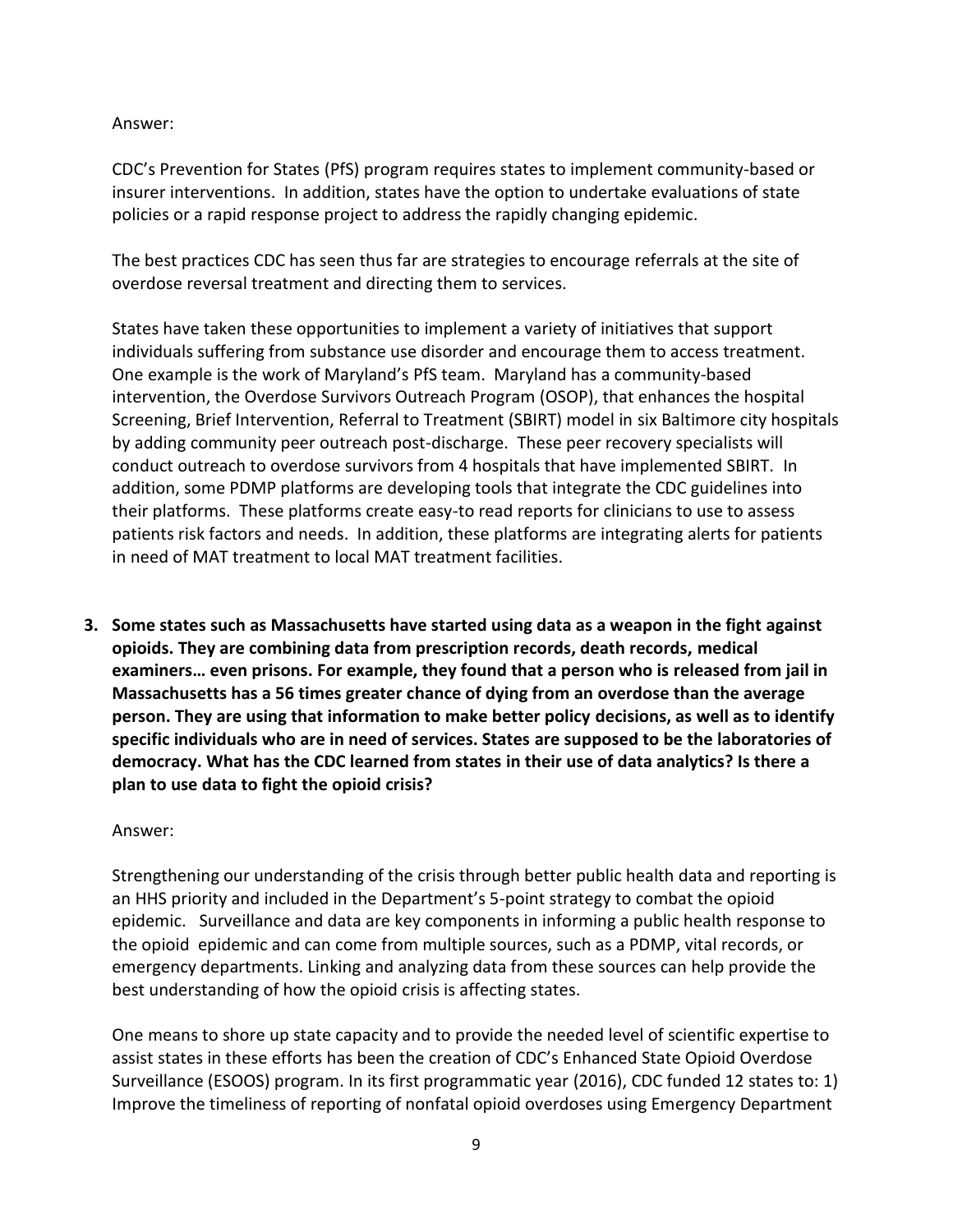(ED) and Emergency Medical Services (EMS) data; 2) Improve the timeliness of reporting of fatal opioid overdoses and associated risk factors so that these data can be used to inform public health response tactics within and across states; and 3) Disseminate findings to stakeholders to support prevention efforts.

The program collects data on fatal opioid overdoses through the State Unintentional Drug Overdose Reporting System (SUDORS), which uniquely captures detailed information on toxicology, death scene investigations, and other risk factors that may be associated with a fatal overdose. For instance, SUDORS data have identified and tracked large increases in fentanyl analog deaths driven by carfentanil within one state's borders. Early findings from these data reinforce the need and urgency for more timely and comprehensive toxicology testing.

ESOOS also improves innovative strategies around morbidity data, using EMS and ED data to provide a comprehensive picture around non-fatal opioid overdoses. The use of this data can act as an early warning system to detect sharp increases or decreases in overdoses. In addition, this data can help inform where more resources, such as naloxone or treatment capacity, are needed.

The initial cohort of 12 states began program implementation on September 1, 2016, and CDC will rapidly disseminate findings as states provide data. The first report of ESOOS mortality data, "[Deaths Involving Fentanyl, Fentanyl Analogs, and U-47700](https://www.cdc.gov/mmwr/volumes/66/wr/mm6643e1.htm)—10 States, July—December [2016](https://www.cdc.gov/mmwr/volumes/66/wr/mm6643e1.htm)," was published as a *Morbidity and Mortality Weekly Report (MMWR)* Early Release on October 27, 2017. States completed data reports by August 31, 2017, and CDC published it less than two months later.

With the increase in funds appropriated to CDC in Fiscal Year 2017, CDC expanded the ESOOS program to fund an additional 20 states and Washington, D.C., for a total of 32 states plus D.C. CDC also was able to provide supplemental funds to all ESOOS-funded states, with the expectation that a minimum of 60 percent of the supplemental funds were to go to medical examiners/coroners to primarily support comprehensive toxicology testing of opioid-involved deaths.

States are also leveraging PDMP data to inform public health prevention responses around safer prescribing. Linking PDMP data to an electronic health record can help facilitate safer prescribing at the point of care. In addition, PDMP data can also help identify high prescribing counties or localities in need of provider education, specifically academic detailing.

In addition to more timely data, the ability to leverage data sources across agencies is beneficial in creating a full picture of the opioid overdose crisis. CDC is working with DEA to find ways to use law enforcement data to improve public health interventions. For example, DEA data available through the National Forensic Laboratory Information System (NFLIS), were used during a 2015 Epidemiological Assistance, or Epi Aid, in which CDC scientists responded to a request from the state of Ohio to assist in examining the ongoing increase in unintentional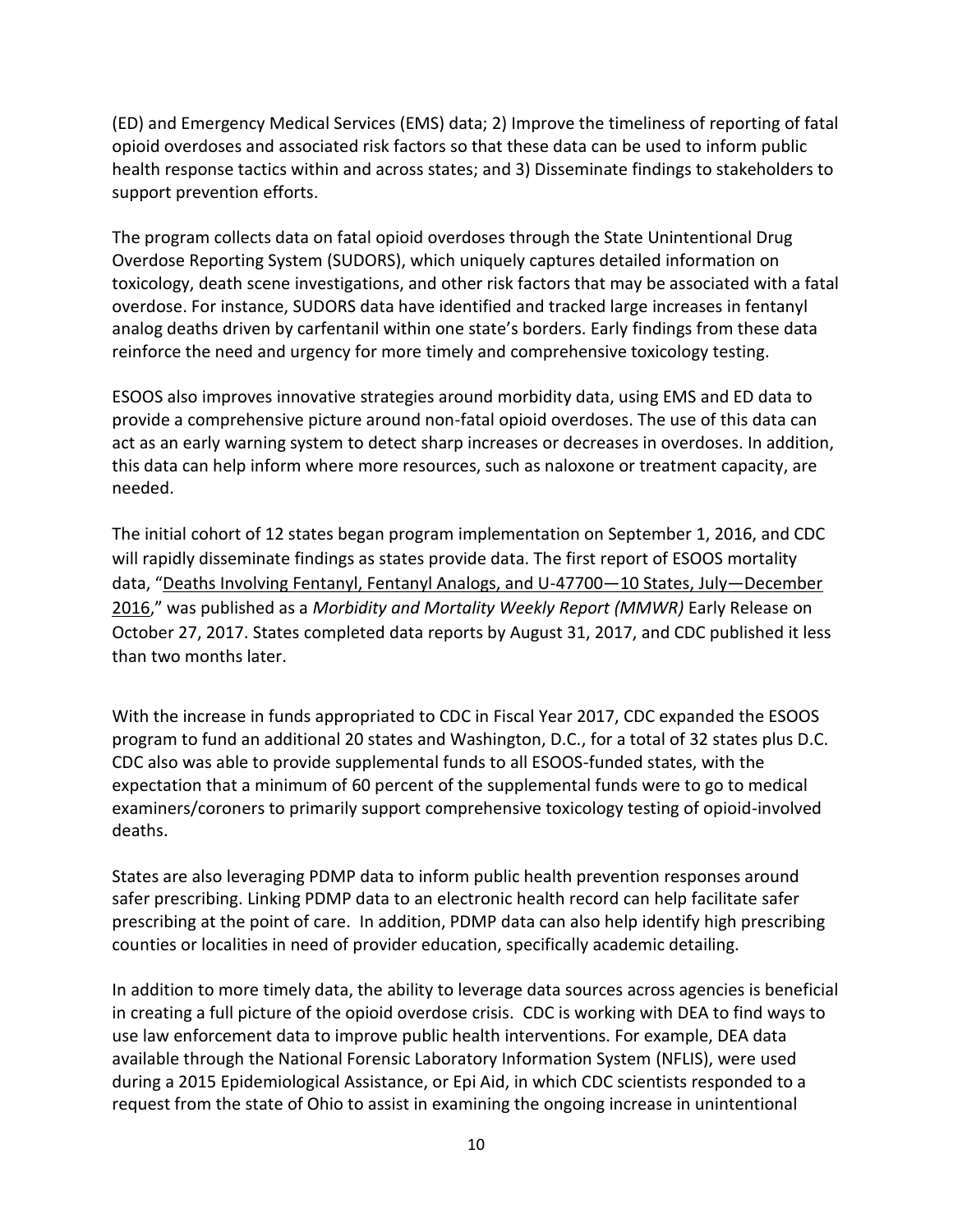fentanyl-related overdose deaths in their state, elucidate the population most at risk, and inform their public health response. In part, the Epi Aid explored whether changes in law enforcement fentanyl drug reports (from NFLIS) could be used to estimate trends in fentanylrelated mortality. In analyzing data on fentanyl drug reports and fentanyl-related deaths, it was found that changes in reported fentanyl drug reports were predictive of changes in fentanylrelated deaths in Ohio, especially in 2014 as the epidemic began.

States are at the forefront of using data to understand Neonatal Abstinence Syndrome (NAS). CDC, in partnership with March of Dimes, is working to protect mothers and babies through a pilot project in Illinois, New Mexico, and Vermont to explore ways to estimate the prevalence of NAS and support infants affected by NAS in the first year of life. Surveillance of NAS is important to inform a public health response that can quickly identify areas of need and target interventions to improve outcomes for these babies by connecting mothers to services and care. These pilot projects are also evaluating the health services needed through their first birthday, which will help prepare the health system to care for these babies. CDC, in partnership with March of Dimes, is supporting the Tennessee Department of Health in first look at the impact NAS may have on educational needs and services for children in the United States. It links Tennessee Medicaid (TennCare) and birth certificate data to Tennessee Department of Education data tracking special education outcomes during early childhood (3–8 years of age). Preliminary findings indicate children with a history of NAS were significantly more likely to: 1) be referred for evaluation of an educational disability, 2) meet criteria for a disability, and 3) receive therapies or services.

## **The Honorable Buddy Carter**

**1. What type of education is available, or should be available, to providers on evidence based prescribing and clinical strategies for abuse-deterrent opioids and understanding when to prescribe immediate release (IR), extended release (ER), and long-acting (LA) opioids?**

## Answer:

The 2016 CDC Guideline for Prescribing Opioids for Chronic Pain addressed the use of abuse deterrent opioids, noting that "As indicated in FDA guidance for industry on evaluation and labeling of abuse-deterrent opioids (190), although abuse-deterrent technologies are expected to make manipulation of opioids more difficult or less rewarding, they do not prevent opioid abuse through oral intake, the most common route of opioid abuse, and can still be abused by nonoral routes. The "abuse-deterrent" label does not indicate that there is no risk for abuse. No studies were found in the clinical evidence review assessing the effectiveness of abusedeterrent technologies as a risk mitigation strategy for deterring or preventing abuse. In addition, abuse-deterrent technologies do not prevent unintentional overdose through oral intake. Experts agreed that recommendations could not be offered at this time related to use of abuse-deterrent formulations." At this time, there is limited evidence to support use of specific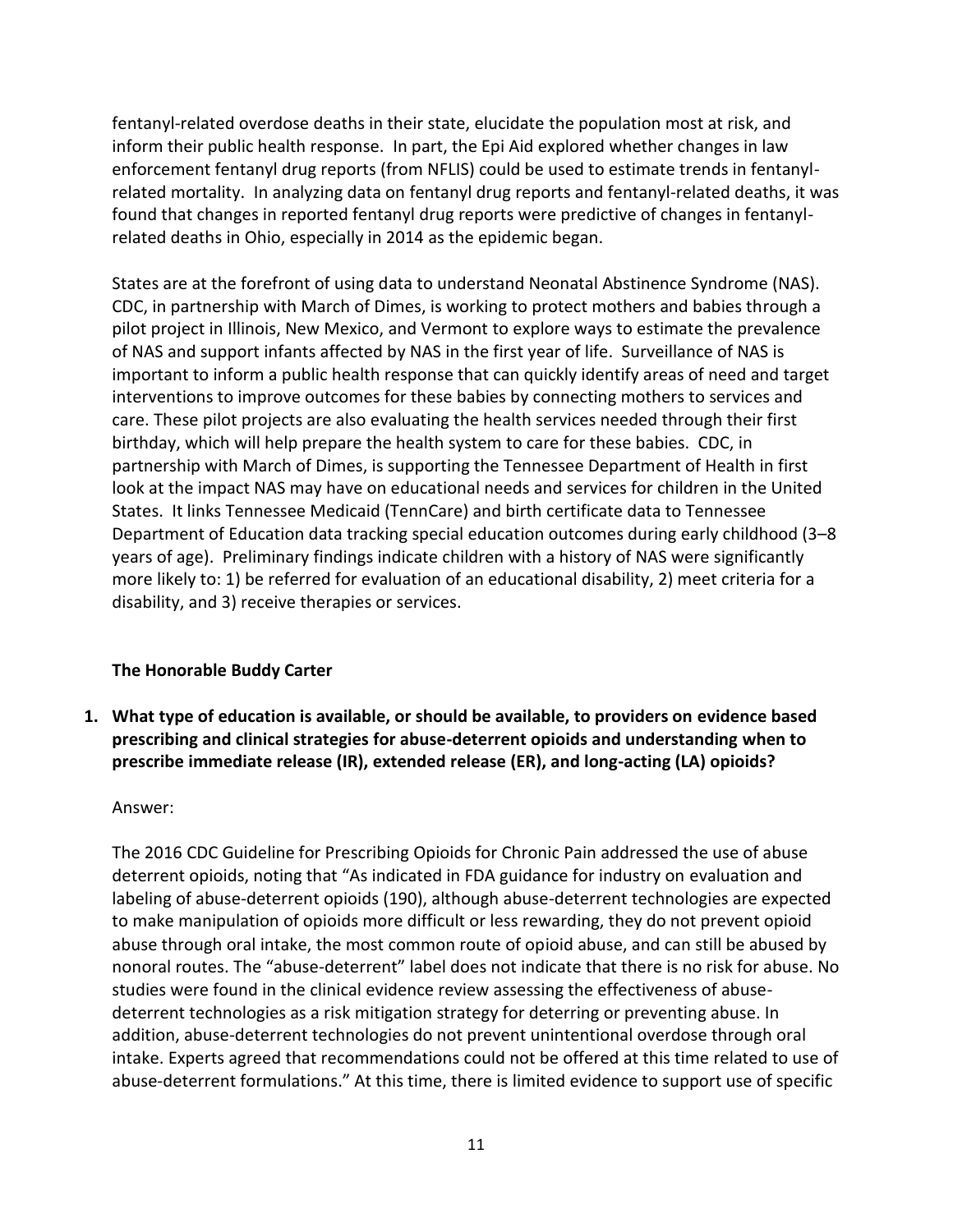abuse deterrent opioids. Better evidence of benefits of abuse deterrent opioids is needed to inform education and training for providers.

For extended-release/long acting (ER/LA) opioids, multiple trainings have been made available as part of FDA's Risk Evaluation and Mitigation Strategy (REMS) for ER/LA Opioid Analgesics, approved in 2012. These trainings were provided using unrestricted funds from opioid manufacturers. One example of a high-quality training produced for this REMS was Boston University's SCOPE of Pain.

CDC offers free continuing education training on opioid prescribing for providers, including a webinar series and interactive online modules. A lecture on "Dosing and Titrating Opioids" in the webinar series addresses appropriate use of IR and ER/LA opioids. Other content in the webinar series and online modules addresses related topics including how to assess when benefits of opioids are likely to outweigh risks, nonopioid treatments for pain, and how to communicate with patients about opioid use.

## **The Honorable Pete Olson**

**1. Of the grant funding provided for in CARA, how much funding has been allocated to state prescription drug monitoring programs (PDMPs)? Do you think states need additional federal grant funding to improve their PDMP or to fund clinical workflow integrations?**

## Answer:

CDC did not receive any funding through CARA. While CDC does fund states for improvements to PDMPs via the Overdose Prevention in States program, this was not through CARA.

Funding to states is critical to enhance PDMPs, which includes making them real-time, actively managed, and easy to use and access.

# **2. How does CDC work with federal partners, specifically law enforcement and public safety partners such as the DEA and ONDCP?**

## Answer:

 CDC works closely with our Federal partners including the DEA and ONDCP to combat the opioid epidemic. CDC embedded a public health analyst within DEA for one year to better inform collaborative efforts and to assist in learning the cultures of each field, which can help increase communication across agencies. Within this personnel exchange, it was particularly useful to learn of and share information about the data sources that each agency uses. As a result of this personnel exchange, DEA and CDC established a data-sharing request process for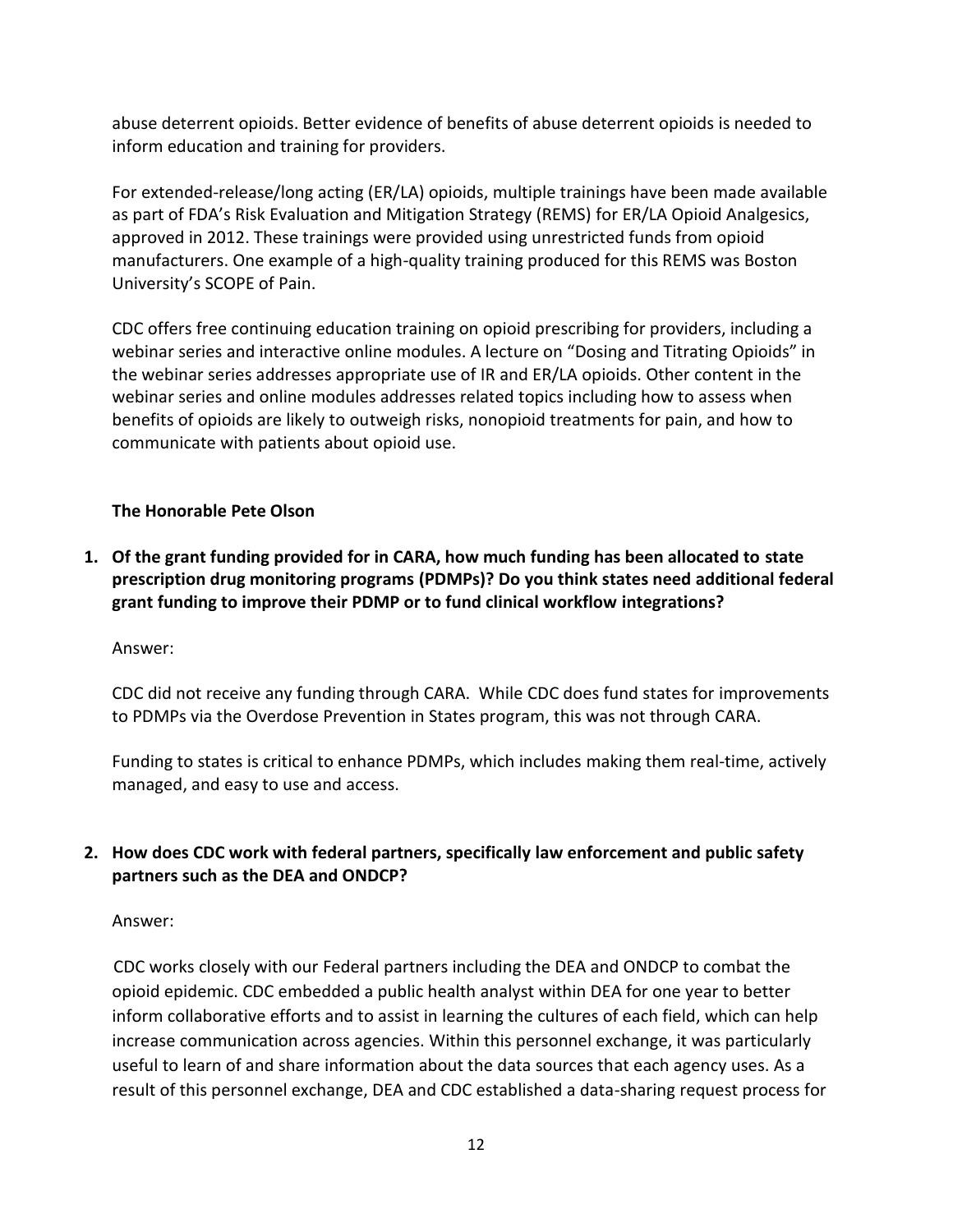National Forensic Laboratory Information System (NFLIS). Although DEA publishes annual and semi-annual NLFIS reports to its website for public viewing, prior to this agreement, the sharing of raw data with CDC had been inconsistent DEA and CDC are currently in the process of establishing a formal data and information-sharing agreement. CDC and DEA are working together to find ways to use law enforcement data to improve public health interventions. DEA data systems, such as NFLIS, can act as an early warning system for potential outbreaks or sharp increases in overdoses.

As an example, NFLIS data were used during a 2015 Epidemiological Assistance, or Epi Aid, where CDC scientists responded to a request from the state of Ohio to assist in examining the ongoing increase in unintentional fentanyl-related overdose deaths in their state. In part, the Epi Aid explored whether changes in reported fentanyl drug-seizure rates (from NFLIS) could be used to estimate trends in fentanyl-related mortality. In analyzing data on fentanyl-related seizures and fentanyl-related deaths, it was found that changes in reported fentanyl-seizures were predictive of changes in fentanyl-related deaths in Ohio, especially in 2014 as the epidemic began.

CDC also works with ONDCP to address the regional nature of the opioid epidemic by collaborating on the Heroin Response Strategy (HRS) under the High Intensity Drug Trafficking Areas (HIDTAs) program, which is funded by ONDCP. The HIDTA HRS leverages strategic partnerships to target the organizations and individuals trafficking deadly drugs like heroin and illicit fentanyl so that overdoses are reduced and lives are saved. The HRS currently coordinates the efforts of 10 regional HIDTAs across 22 states. The HIDTA HRS is a collaborative public health/public safety model focused on coordinated data-driven approaches to reduce opioid overdose deaths.

CDC scientists, working with HIDTA law enforcement experts, manage project planning and development for the HRS, which includes:

- Program and communications systems
- Program evaluation
- Initiative-wide project implementation
- Regional coordination of Public Health Analysts

In addition, CDC partners with the HIDTAs to manage the Public Health and Public Safety Network, which includes a public health analyst (PHA) and a drug intelligence officer (DIO) in each of the 22 states the HIDTA HRS covers. PHAs work collaboratively across sectors and agencies within each state to gather, analyze, and distribute drug-related public health data; develop and support data-driven policy and programming initiatives; facilitate interagency collaboration; and advance efforts in surveillance, treatment and prevention initiatives within their state. They bring a public health perspective to law enforcement efforts, and enhance public health efforts with law enforcement intelligence and relevant data.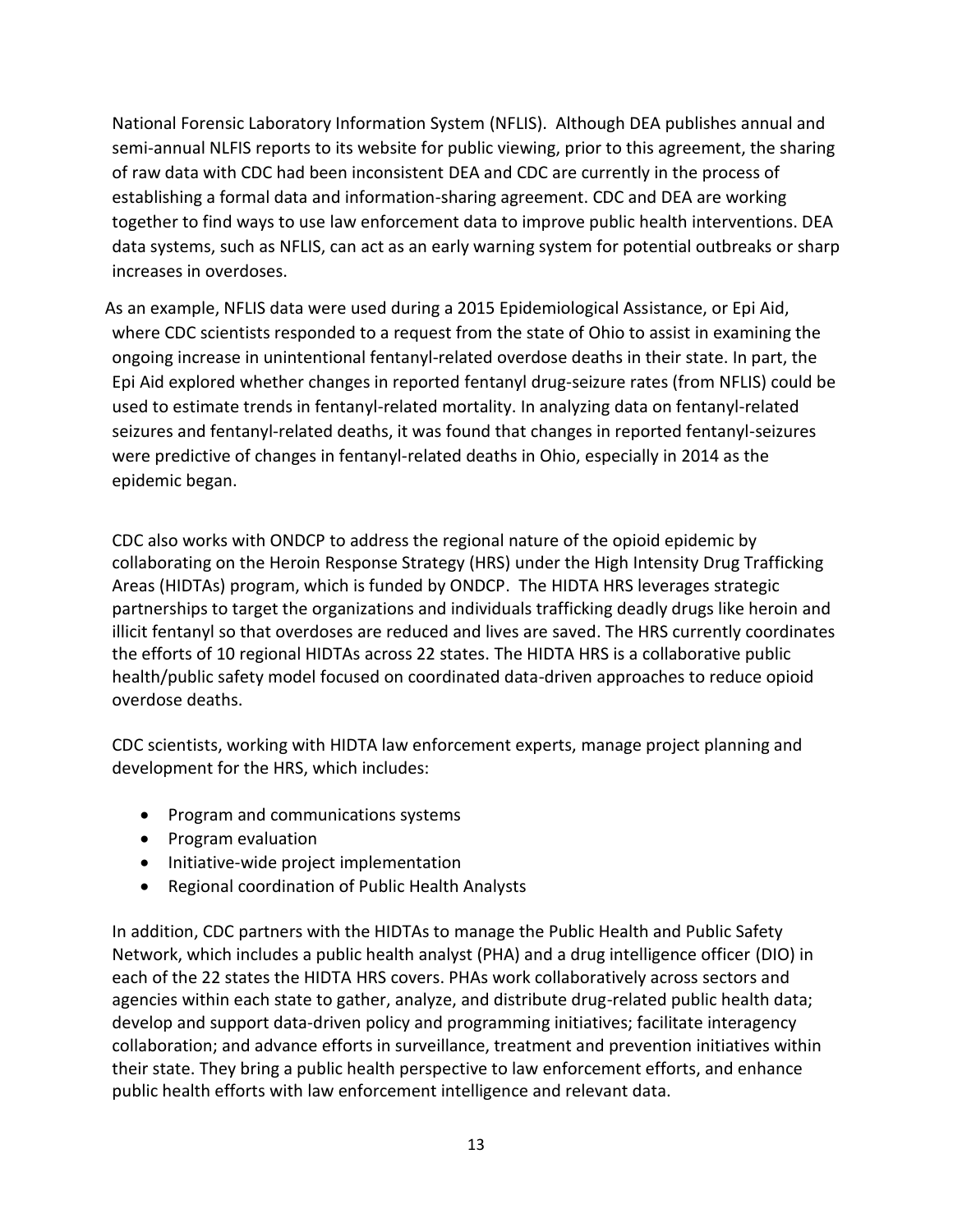One of the projects conducted under the HIDTA HRS is the Good Samaritan Project, which assesses law enforcement knowledge of and perspective about Good Samaritan laws (laws that offer legal protection to people who give reasonable assistance to those who are, or who they believe to be, injured, ill, in peril, or otherwise incapacitated) within their state, which is one of the strategies implemented as means to prevent drug overdose fatalities.

Also, in support of this work, CDC has partnered with ONDCP to invest \$2 million to support the piloting of community-level initiatives to further efforts to address the opioid epidemic in partnership with regional HIDTA programs. Under this initiative, 13 grants have been awarded in 10 different states to support implementation of innovative strategies within a targeted geographic area with the aim of building the evidence base for response activities that other communities can employ.

Projects address topics such as post-overdose strategies to link people to care using patient navigators and recovery coaches; justice-involved populations and access to MAT; pre-arrest diversion; buprenorphine induction in the ED; neo-natal abstinence syndrome; and adverse child experiences.

## **The Honorable Susan Brooks**

**1. I have heard you say that preventing drug use before it begins is the most cost effective way to reduce drug use and its consequences. In your opinion, what are the characteristics of successful prevention intervention programs? Besides lack of resources, what are the barriers to implementing intervention programs?**

### Answer:

To respond to and curtail the opioid crisis, CDC applies scientific expertise and centers activities on surveillance and implementation of public health strategies, which includes addressing inappropriate prescribing of opioids as a key driver of the current epidemic. Given the levers that exist at the state-level, through its Overdose Prevention in States effort across three programs, CDC is partnering with 45 states and Washington, D.C., to provide resources and scientific expertise to maximize those levers with a specific focus on using data to drive action and preventing people from getting addicted in the first place through safer prescribing. Some of the key prevention aspects of our program are:

1. maximizing the use of state Prescription Drug Monitoring Programs as both a public health surveillance and clinical decision support tool;

2. implementing community and insurer interventions to have the biggest impact on populations;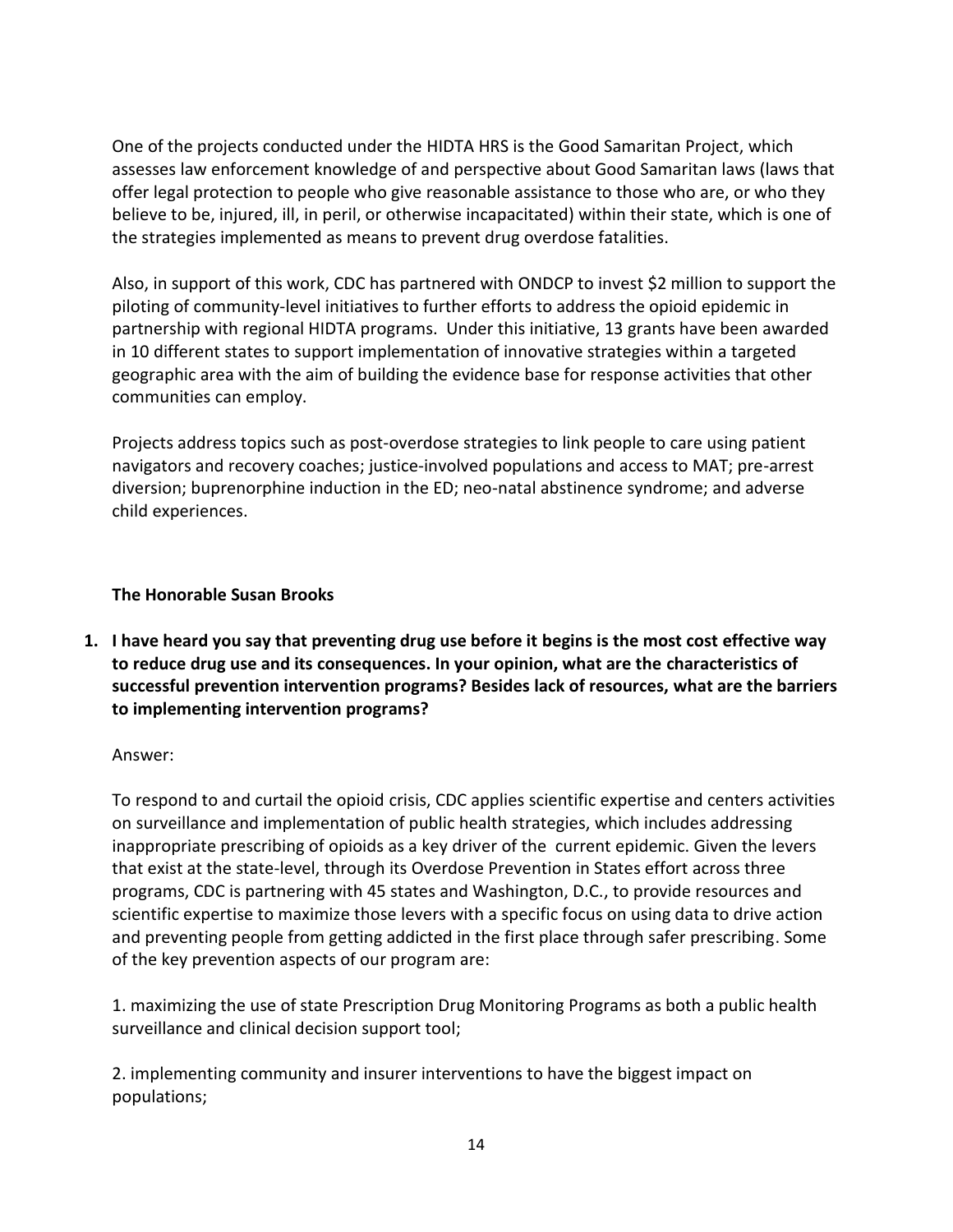3. evaluating state-level policies in place to continue to build the evidence base for strategies that hold promise. Underlying success in these endeavors is strong collaboration across different entities within the state to support a multi-sector response to this complex issue.

Through these efforts, CDC has established strong partnerships with public health entities in the vast majority of states. In CDC's estimation, however, the next critical step to address existing barriers is to establish and strengthen efforts at the local level as well. CDC has learned from our funded states that the manifestation of the epidemic differs within different regions of the same state. While in some regions overdoses from prescription opioids are the primary concern, in others it is overdoses from illicit opioids. Given this, a suite of resources and response interventions applicable at a local level are needed. CDC currently is in the initial stages of developing a suite of interventions that localities can choose from to quickly implement a response based on the needs presented. CDC is partnering with the National Association of County and City Health Officials (NACCHO) to assess resources available, develop tools that address gaps, and to evaluate implementation of these strategies at the local level. In addition, CDC is working closely with HIDTA partners in 22 states to implement and evaluate pilot projects across a variety of communities to grow the evidence base about what works in real-world settings. Ongoing gaps that exist include tailoring local interventions that yield efficacy within the context of rural and tribal communities in particular. Both communities possess underlying challenges that are distinct from other regions; therefore, the need exists to assess and promote tailored public health response strategies to benefit these populations. In addition, an important component of prevention should be primary prevention among youth to stop the trajectory toward use in adulthood. CDC data suggest that the middle- school years present a strong opportunity for intervention. While it can be difficult to bridge education and public health agencies, CDC has experience in successfully supporting these connections to address health risks And works to implement health education, youth development, and screening and referral activities in schools to address high-risk behaviors such as substance use.

Finally, CDC is collaborating with other components of HHS and with other Federal agencies to prevent drug use before it begins by addressing pain management. CDC is working on the HHS National Pain Strategy (NPS) Implementation Steering Committee, which is working to improve pain management in the U.S. using the strategies laid out in the NPS.

### **The Honorable Markwayne**

**1. According to the CDC, Native Americans have the highest rates of both opioid overdose deaths as well as HCV-related deaths. Does your department engage with these populations around risk factors associated with opioid abuse, including the spread of infectious diseases such as HIV and HCV? Do you currently have the ability to help tribal and public health systems develop programs to alert providers of care for opioid abuse to also test for concomitant infectious diseases and provide a pathway to treatment? Are you engaging in these activities currently, if so, can you please elaborate on these efforts and provide any**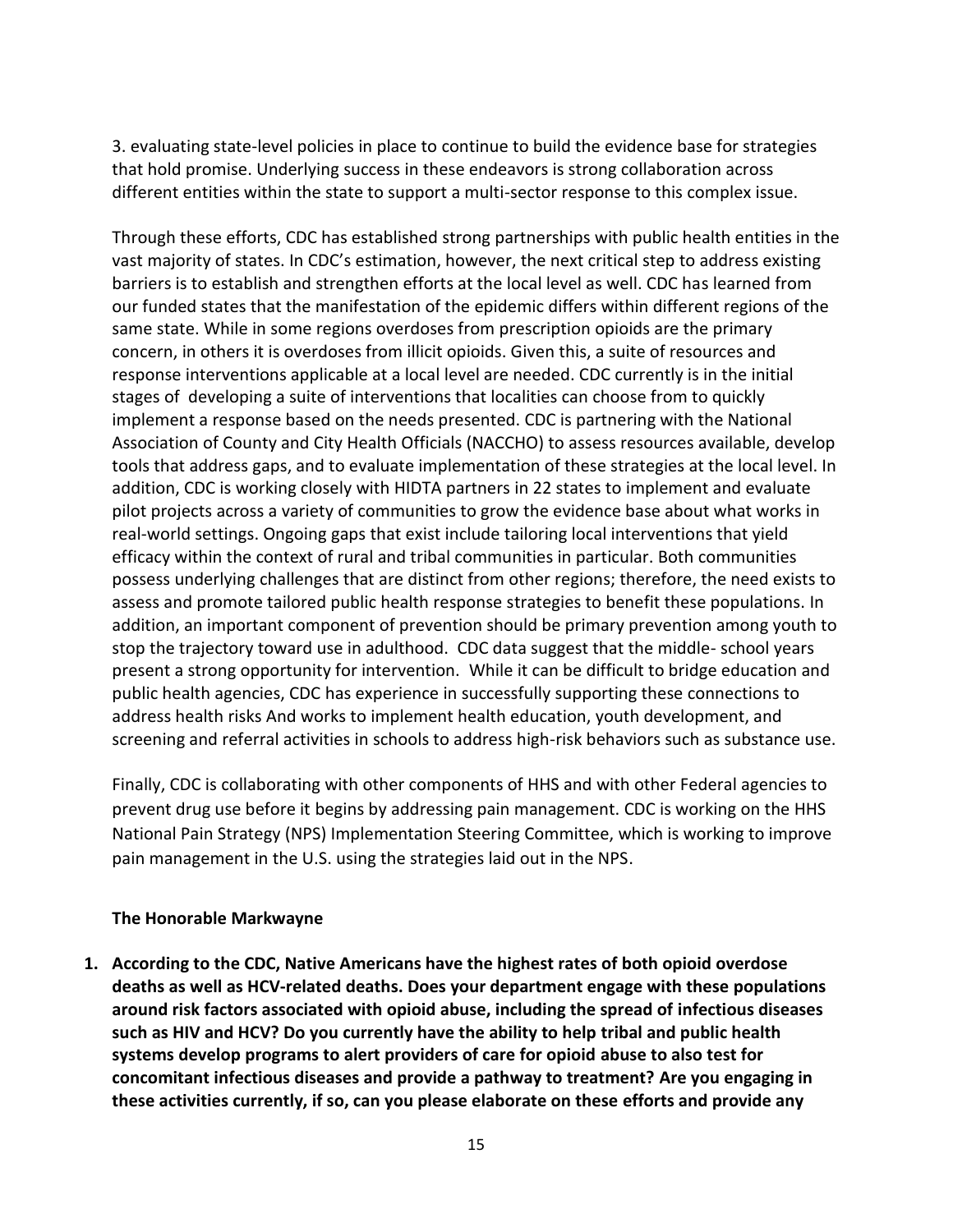**findings on the results? How could we strengthen the our public health system infrastructure to better respond to the opioid epidemic and its long term health consequences?**

## Answer:

CDC collaborates with states, counties, local, and tribal communities, as well as with the Indian Health Service (IHS), to prevent opioid overdoses and related harms. CDC has the ability to support tribal health programs via CDC's work with U.S. states. CDC does not currently directly fund tribal governments; however, funding awards for CDC's HIV prevention efforts stipulate that states must address and collaborate with tribal communities in their jurisdictions*.* 

CDC is working with IHS on an analysis of existing data sources that may inform IHS about regions and counties at potential risk for spread of HIV and HCV infection associated with injection drug use, in order to identify priority localities for HIV and HCV prevention and harmreduction interventions. CDC is also providing technical assistance to the Cherokee Nation to optimize care and move toward eliminating HCV among American Indians in the Cherokee Nation Health System. This includes supporting the planning, implementation, monitoring, and evaluation of efforts to bring together a coalition of public health, clinical care, and academic medicine partners. Successful completion will not only improve the health of the Cherokee Nation, but also inform similar programs to move toward eliminating HCV infection in other American Indian and non-American Indian populations. In 2015, a five-fold increase in testing occurred, from 3,337 persons initially tested to 16,772 in the Cherokee nation. Additionally, screening for Hepatitis C virus in the Indian Health Service, reports an increase in testing from 8% to 33 percent nationwide among American Indian/Alaskan Native populations between 2012 and 2015.

## **The Honorable Gregg Harper**

**1. CDC recently launched a communications campaign. Can you tell us about the campaign and how it is being rolled out?**

### Answer:

CDC publically released the Rx Awareness communications campaign in September. The campaign features real-life accounts of individuals living in recovery from opioid use disorder, and those who have lost someone to a prescription drug overdose. The campaign will increase awareness and knowledge among Americans about the risks of prescription opioids and deter inappropriate use. CDC is running digital, radio, and out-of-home campaign ads for 14 weeks in select states (OH, KY, MA, and NM) with broader release anticipated in 22 additional states funded through CDC's Opioid Prevention in States effort.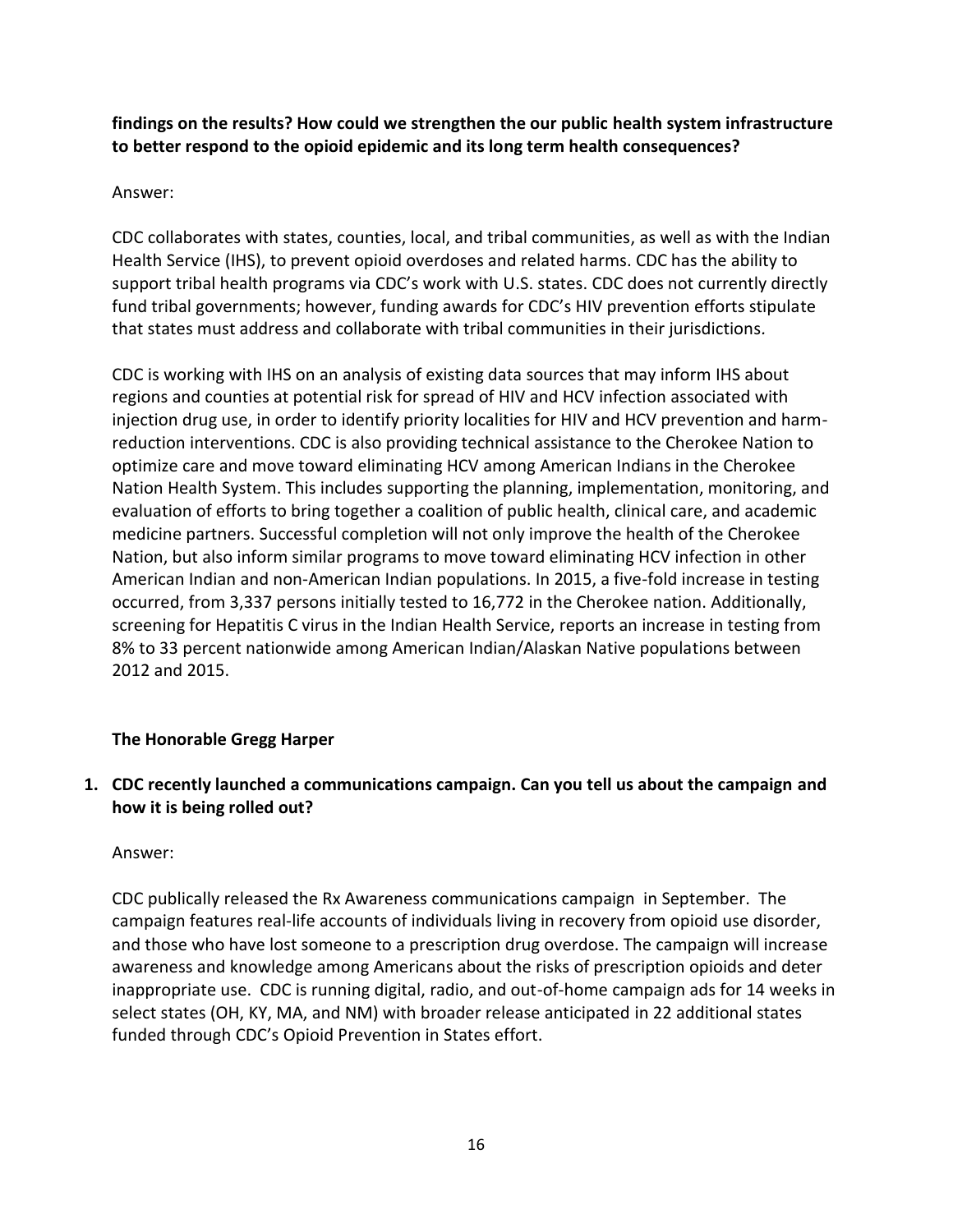**The Honorable Leonard Lance**

**1. Can you tell us about CDC's opioid surveillance programs, especially in regards to fentanyl? How has CDC improved the timeliness of reporting? What gaps remain in data collection capabilities and how is CDC working to bridge those gaps?**

Answer:

CDC now funds the Enhanced State Opioid Overdose Surveillance (ESOOS) program in 32 states and Washington D.C. In its first programmatic year, CDC funded 12 states to: 1) Improve the timeliness of reporting of nonfatal opioid overdoses using Emergency Department (ED) and Emergency Medical Services (EMS) data; 2) Improve the timeliness of reporting of fatal opioid overdoses and associated risk factors so that these data can be used to inform public health response tactics within and across states; and 3) Disseminate findings to stakeholders to support prevention efforts.

The program collects data on fatal opioid overdoses through the State Unintentional Drug Overdose Reporting System (SUDORS), which uniquely captures detailed information on toxicology, death scene investigations, and other risk factors that may be associated with a fatal overdose. For instance, SUDORS data have identified and tracked large increases in fentanyl analog deaths driven by carfentanil within one state's borders. Early findings from these data reinforce the need and urgency for more timely and comprehensive toxicology testing.

ESOOS also improves innovative strategies around morbidity data, using EMS and ED data to provide a comprehensive picture around non-fatal opioid overdoses. The use of this data can act as an early warning system to detect sharp increases or decreases in overdoses. In addition, this data can help inform where more resources, such as naloxone or treatment capacity, are needed. CDC released a *Vital Signs* in March, which will publish CDC's most timely data on drug overdoses given the near real-time reporting of this system.

The initial cohort of 12 states began program implementation on September 1, 2016, and CDC will rapidly disseminate findings as states provide data. The first report of ESOOS mortality data, "[Deaths Involving Fentanyl, Fentanyl Analogs, and U-47700](https://www.cdc.gov/mmwr/volumes/66/wr/mm6643e1.htm)—10 States, July—December [2016](https://www.cdc.gov/mmwr/volumes/66/wr/mm6643e1.htm)," was published as a *Morbidity and Mortality Weekly Report (MMWR)* Early Release on October 27, 2017. States completed data reports by August 31, 2017, and CDC published it less than two months later. CDC published a *Vital Signs* report and *MMWR* Early Release in March 2018, which will include the timely data on drug overdoses given the near real-time reporting of this system.

With the increase in funds appropriated to CDC in Fiscal Year 2017, CDC was able to expand the ESOOS program to fund an additional 20 states and Washington, D.C. CDC also was able to provide supplemental funds to all ESOOS-funded states, with the expectation that a minimum of 60% of the supplemental funds were to go to medical examiners/coroners to primarily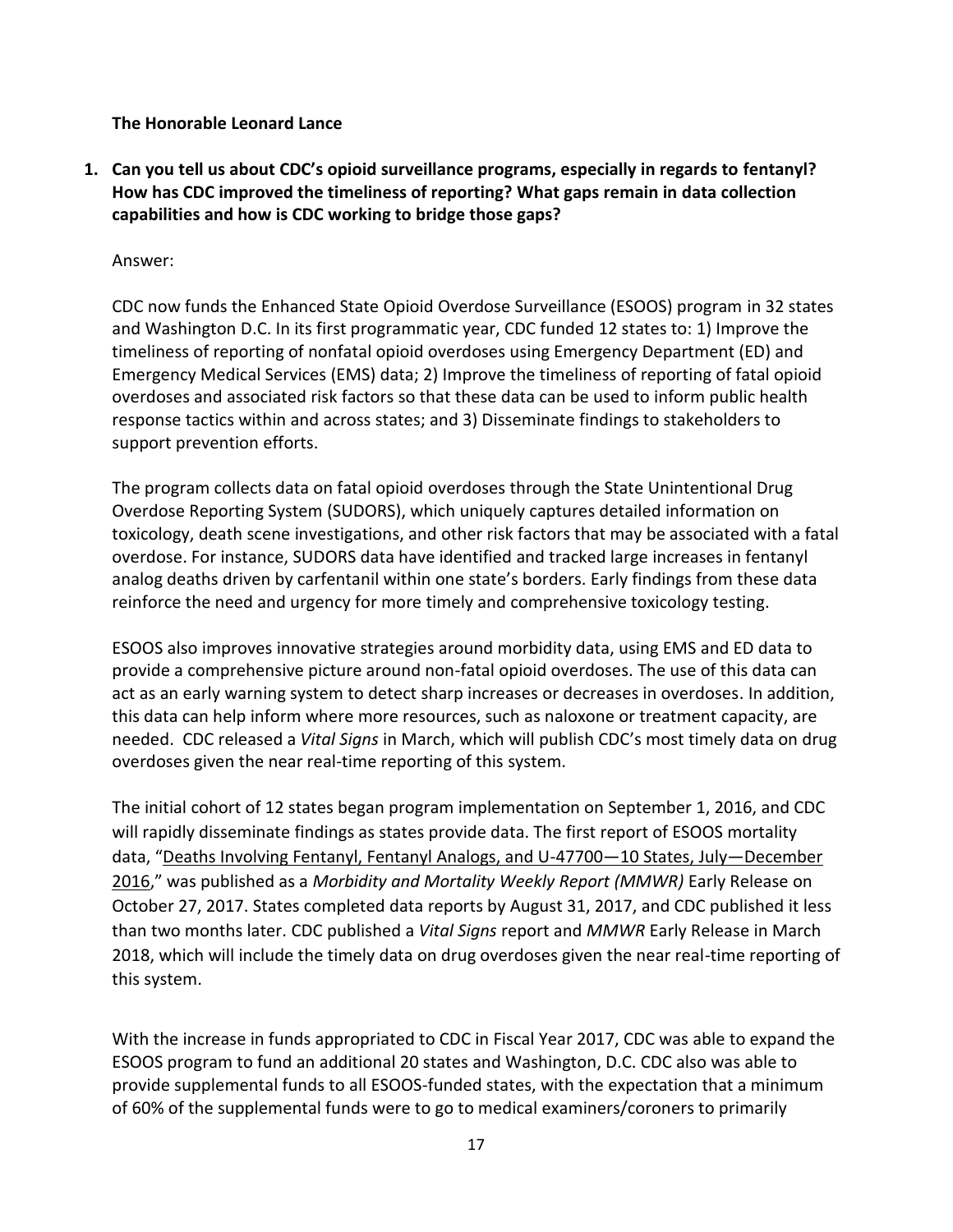support comprehensive toxicology testing of opioid-involved deaths. With the increase in funds appropriated to CDC in Fiscal Year 2018, CDC anticipates scaling up funding and technical support to enhance surveillance within all 50 states to improve the timeliness and comprehensiveness of fatal and nonfatal opioid overdose reporting.

In terms of gaps, it is necessary to strengthen the Mortality Data Infrastructure (IT Systems). When a drug overdose death occurs, multiple data requestors ask toxicology and ME/C offices to provide data using tools that are not integrated with the laboratory information systems and case management systems that they use every day. This puts significant burden on these offices and contributes to the lag in the data. CDC will work closely with the Association of State Crime Lab Directors, Society of Forensic Toxicologists, and National Association of Medical Examiners to help enhance their capabilities so that they can help provide the data. Support is needed to enhance the Interoperability of medical examiner/coroner case management systems and state electronic death reporting systems to improve timeliness and data quality.

## **The Honorable Morgan Griffith**

**1. Prescription drug monitoring programs (PDMPs) are an invaluable tool for preventing "doctor shopping" and diversion of opioid medications. We know that PDMPs are regulated differently from state to state in terms of when/if a provider is required to check them, what information is included in a PDMP, and who has access to this information. Some states also have agreements in place to allow access between their respective PDMPs across state lines. What are ways in which PDMPs can be better utilized to identify instances of addiction to opioids and prevent overdoses? What can be done to improve PDMP sharing across state lines?**

## Answer:

The opioid crisis manifests differently in communities and states. To the extent that states have access to more data, including data that are more timely as well as data from other states, the better they are able to inform and tailor their response.

PDMPs are a promising tool to address the epidemic and prevent opioid misuse, abuse, and overdose. Their utility as a public health resource and tool can be maximized through various means. For one, they can provide essential information to a clinician at the point of care as they are making that critical treatment decisions for their patient. This is what we mean when we say that PDMPs are a clinical decision-making tool. Just like any other part of a patient's medical history, the PDMP provides essential information to inform decisions about care.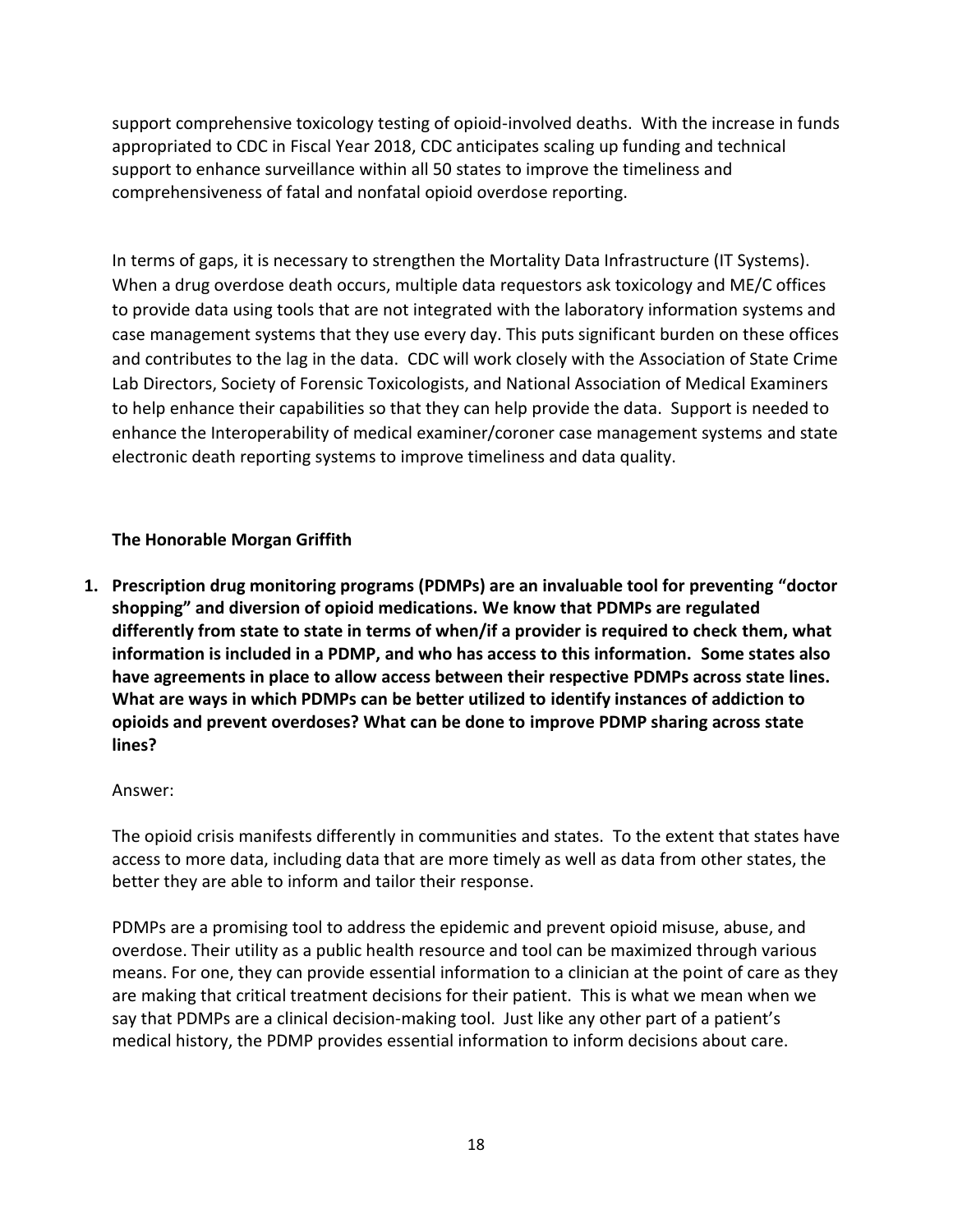Another public health application is the use of PDMP data to inform strategic prevention programming and resource allocation. This is what we mean when we talk about the PDMP as a public health surveillance tool. PDMPs can tell us where prescribing is problematic, where we need to focus prescriber education efforts, and where overdoses may be more likely to occur so that we can ensure availability of naloxone and use health systems to connect people to treatment and care.

PDMPs can also act as part of an early warning system to detect increases in prescribing in certain communities. Analyzing de-identified PDMP data by geographic area, whether that be county, zip code, etc. can show trends in medical and non-medical use of prescription drugs.

Ensuring that these public health applications of the PDMP are maximized is a key and required component under our Prevention for States program and the enhanced component of our Data-Driven Prevention Initiative program.

Every state PDMP operates differently, so the challenges and barriers for each state will differ. Some states may be precluded from sharing data from a legislative or regulatory perspective. Other may have difficulties from a resource perspective, particularly if there are costs associated with data sharing and prove prohibitive to a state. Others may have technical challenges, such as integrating PDMPs with EHRs. Finally, some states may have a different agency housing a PDMP, requiring MOUs to share data with public health entities.

Some of these challenges can continue to be addressed by the provision of technical assistance and resources from the federal level. Illinois will soon be implementing guideline concordant enhancements to their integrated PDMP-EHR integrations that provides flags based on the active cumulative Morphine Milligram Equivalent (MME). There will be flags based on  $\geq 50$ MME and  $\geq$  90 MME. The PDMP will also provide resources such as links to the CDC's prescribing guideline provider tools and resources based on the MME flags. These changes/enhancements were a result of TA provided by the Illinois CDC PfS state support team.

In addition, the Illinois CDC PfS state support team has been working to provide technical assistance around the PfS second required strategy of implementing initiatives in the community and/or health systems. Through the CDC PfS team's monthly calls and site visit, the CDC and Illinois have developed and disseminated Illinois Prescription Monitoring Program County Profiles.

CDC is also working with funded states for PDMP and EHR (electronic health record) integration. This step is critical for ensuring the information from PDMPs are a part of clinical workflow and easy for providers to check while seeing patients.

**2. We often hear that not enough states are sharing PDMP data with other states. However, my understanding is that 45 states are now actively sharing PDMP data. For states that are not, the barriers are primarily at the state legislative level and not technological. What are your views on the current state of interstate data sharing? Do you think that states have been**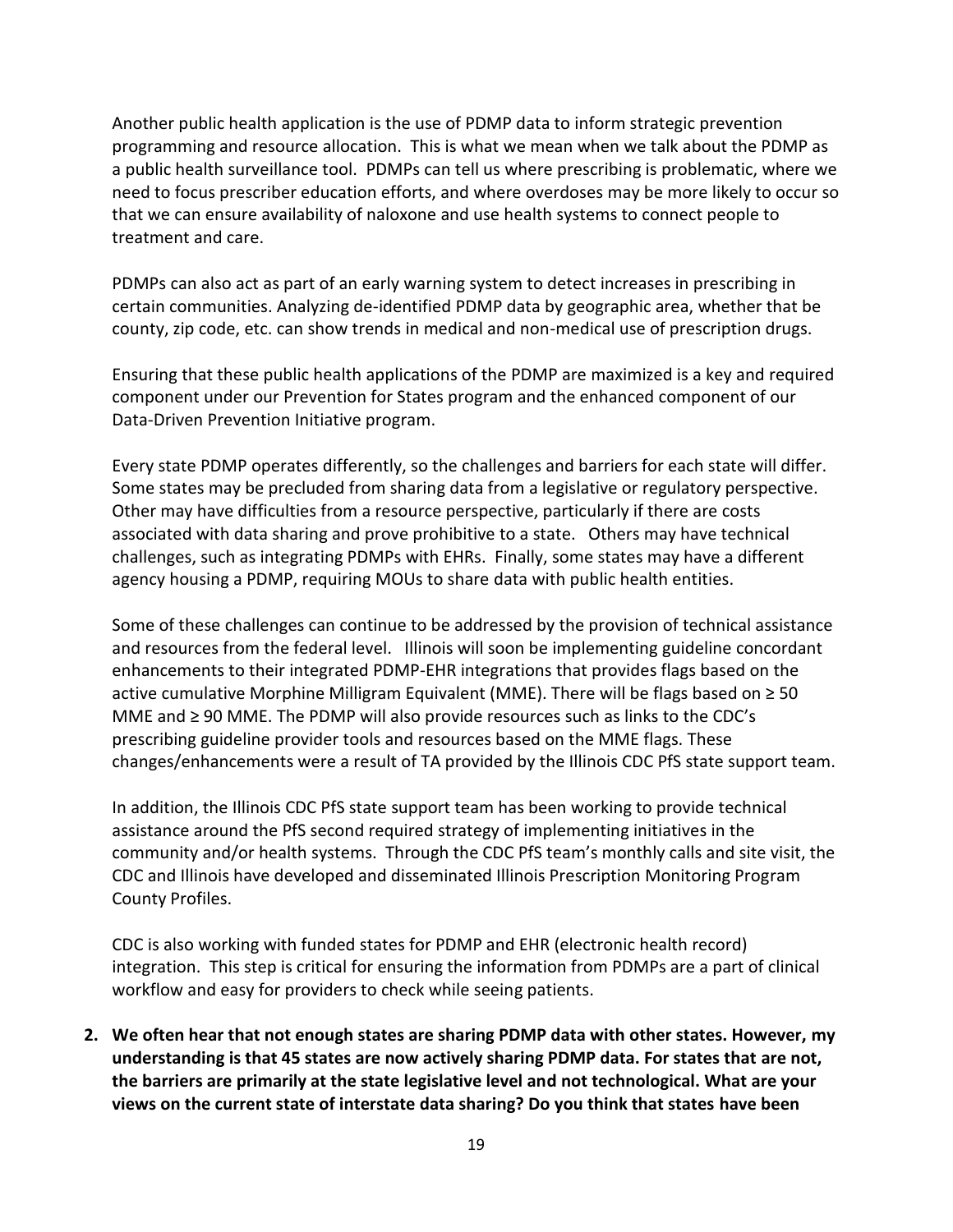## **doing a better job in recent years of sharing data with their neighboring states (at a minimum) to prevent doctor shopping?**

## **Answer:**

States have made important strides to share data to prevent doctor shopping, inform strategic prevention programming and resource allocation, and understand regional trends in opioid prescribing to better inform physicians about their own prescribing patterns. Ensuring that these public health applications of the PDMP are maximized is a key and required component under our Prevention for States program and the enhanced component of our Data-Driven Prevention Initiative program. CDC also provides important technical assistance through its grantee communities of practice, which allows peer-to-peer learning so that states can share best practices, lessons learned, and key successes in addressing challenges that may be similar among states.

States have been working to share PDMP data via data hubs such as the RxCheck and PMPi. As of now, 48 states and Washington, D.C. are exchanging data via either the PMPi or the RxCheck.

## **The Honorable Ben Ray Lujan**

- **1. In 2015, 33,000 Americans died from opioids. According to the CDC, almost half of those deaths were from prescription opioids. The New York Times reports that in 2016, overdoses from all drugs was the leading cause of death of people under the age of 50. Drug overdoses now kill more Americans each year than at the height of the HIV epidemic and the worst year for auto accident deaths. The Times and drug use experts attribute the sharp rise in all drug overdose deaths to the rise of opioids. What we need to fight this epidemic is continued and reliable long-term investments in prevention, treatment, recovery, and monitoring. The President's budget proposal for fiscal year 2018, coupled with other administration initiatives, takes several steps back in the fight against opioid addiction, including a cut in funds for SAMHSA. Overall, the President's proposed budget cuts HHS by 16.2 percent, the CDC by 17 percent and NIH by 19 percent. It cuts funding for addiction research, treatment and prevention. Even the White House Office on National Drug Control Policy would take a 95 percent hit.**
- **a. Deputy Director Schuchat, do you have all of the tools you need to stop the opioid epidemic?**

## Answer:

CDC received an increase in appropriation in both fiscal years 2016 and 2017 for opioid overdose prevention activities. With that funding, CDC is now able to fund 45 states and Washington, D.C. to implement prevention activities and to collect data on fatal and non-fatal overdoses. CDC is committed to continuing prevention activities with the resources we are appropriated.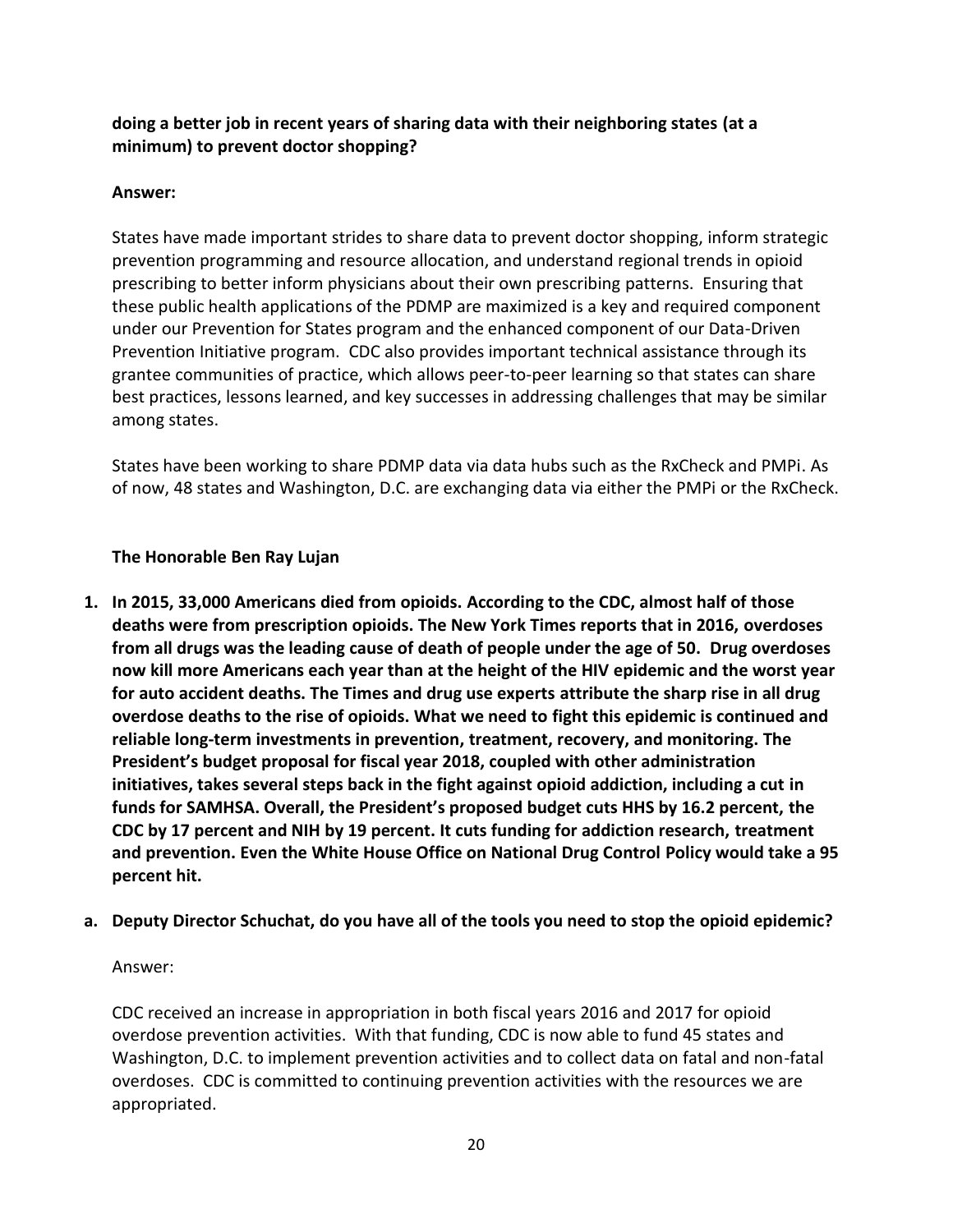**b. Given the 17 percent cuts to CDC in the President's budget proposal, what programs relating to the opioid epidemic will be cut? Which programs would have been expanded that will now not be?**

#### Answer:

CDC appreciates Congress's support and investment of our opioid prevention work. CDC is committed to continuing opioid overdose prevention and will continue to work with states in their overdose prevention programs and surveillance.

### **The Honorable Paul Tonko**

**1. Does the CDC have any data that specifically details overdose death rates or incidence for individuals leaving jail or prison? If not, is there a way for CDC to obtain this data?**

#### Answer:

CDC does not have systematic access to data on overdoses for all individuals leaving jail or prison, but the Enhanced State Opioid Overdose Surveillance program, which seeks to improve the timeliness of data collection on fatal and non-fatal opioid overdoses, does capture some information on justice-involved populations. The State Unintentional Drug Overdose Reporting System (SUDORS), which uniquely captures detailed information on toxicology, death scene investigations, and other risk factors that may be associated with a fatal overdose, does collect information on recent release from an institution for all opioid overdose deaths. "Jail, prison, or detention facility" is one of the options for institutions. To qualify as a recent release, the decedent had to have spent one or more nights in the institution, within a month prior to death. SUDORS also captures information about deaths that occurred while the decedent was in custody, which could have been under arrest, in jail/prison, in a psychiatric institution, etc. This information could be used to track what proportion of opioid overdose decedents had recently been incarcerated, and what proportion died while incarcerated.

While CDC does not collect data related to individuals leaving jail or prison, in 2015, the Massachusetts Department of Public Health (MDPH) requested CDC's assistance with an epidemiological investigation (Epi-Aid). Massachusetts had experienced a surge of opioidrelated deaths, from 698 in 2012 to 1,747 in 2015, and over 74 percent of the drug overdose deaths involved fentanyl. The key goal of the investigation was to understand the extent to which the sharply increasing supply of illicitly-made fentanyl (IMF) in Massachusetts from 2013 through 2015 contributed to the surge in opioid-related overdose deaths. CDC worked closely with the MDPH, SAMHSA, and DEA to determine that illicitly-made fentanyl mixed with or sold as heroin was primarily responsible for the surge of deaths from 2014 to 2015. Eight out of ten fentanyl-related overdose deaths were suspected to involve illicitly-made fentanyl. Using the data obtained in the investigation, CDC provided recommendations for the MDPH related to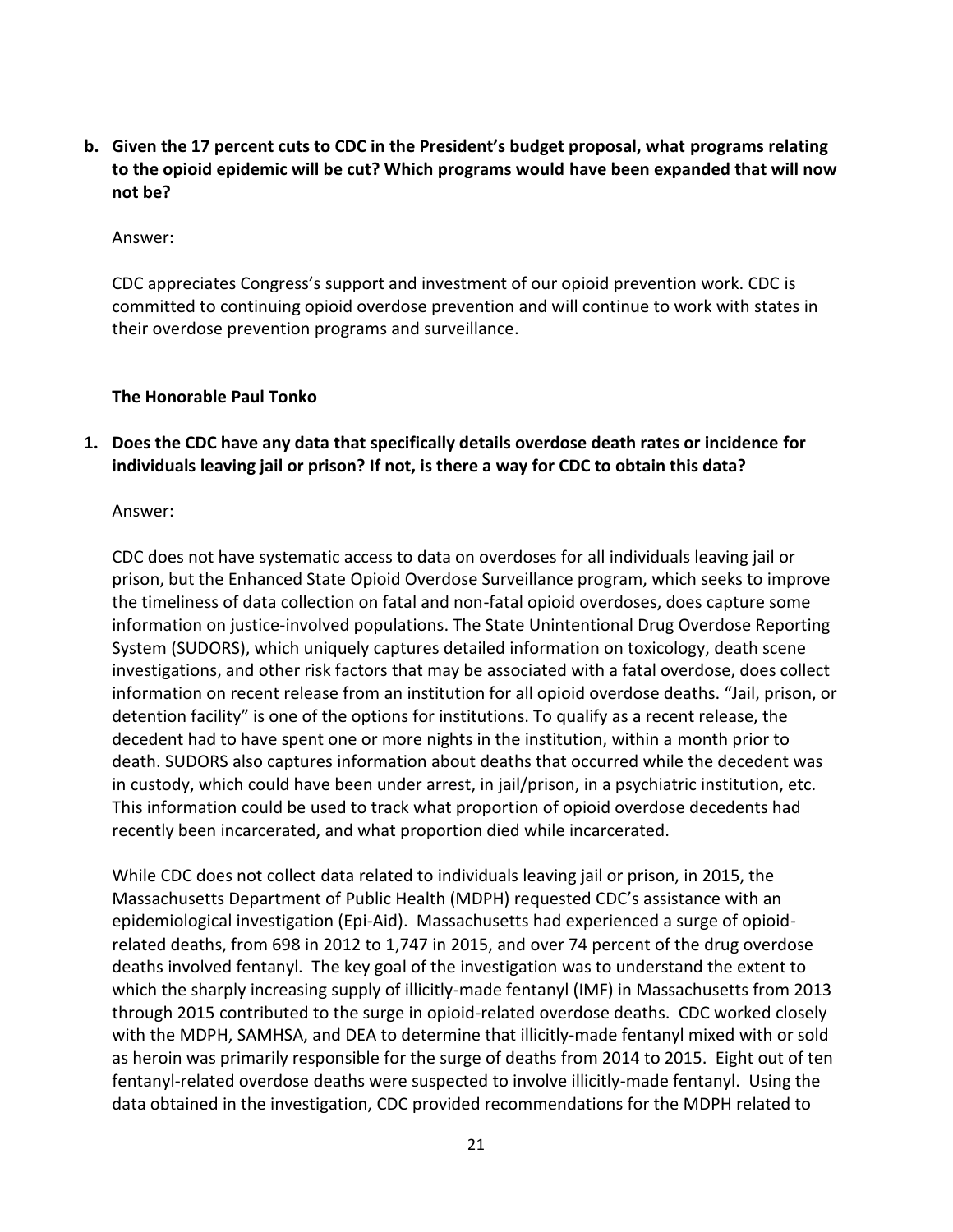screening people for heroin and/or fentanyl use, expanding access to naloxone and providing training for overdose prevention, and implementing messaging and education around the dangers of fentanyl, especially in the cases of people who had recently been released from prison.

Given the specific needs of justice-involved individuals as particularly vulnerable demographic, CDC has partnered with the National Governors Association (NGA) to assess different strategies and programs underway within states to address opioid use disorder while individuals are incarcerated and following their release. More specifically, NGA convened a Learning Lab for interested states to attend and learn about programs and strategies within a peer state to provide Medication-Assisted Treatment (MAT) and other services for justice-involved populations. In addition, NGA hosted a webinar to educate leadership within states about the efficacy of MAT and to highlight other innovative strategies that states can employ to prevent opioid misuse, abuse, and overdoes specific to this target population.

### **The Honorable Frank Pallone, Jr.**

**1. With 90 percent of addictions beginning in the teenage years, we know there is a critical need for effective drug prevention programming, especially during this current opioid crisis. In the past decade, our national prevention infrastructure has been decimated (including the elimination of funding for the National Youth Anti-Drug Media Campaign) and our ability to educate young people and prevent more teens from becoming addicted is hobbled. We need prevention messages to serve as a counterweight to the proliferation of pro-drug messaging in the media today. In order to convey the risk of opioid and other drug abuse and reverse the stark addiction and overdose trends that are creating heartbreak in families across the country, investment in prevention messaging is crucial. Regarding Section 102 in CARA- the National Awareness Campaigns provision, can you please tell us what the status of implementation and investment is? What do the various agencies plan to do to move forward with this provision and how can we help?**

### Answer:

Although CDC did not receive any funding to implement provisions in CARA, CDC has developed the Rx Awareness communications campaign which was released publicly in September. The campaign features real-life accounts of individuals living in recovery from opioid use disorder, and those who have lost someone to a prescription drug overdose. The campaign will increase awareness and knowledge among Americans about the risks of prescription opioids and deter inappropriate use. CDC is running digital, radio, and out-of-home campaign ads for 14 weeks in select states (OH, KY, MA, and NM) with broader release anticipated in 22 additional states funded through the CDC Opioid Prevention in States effort.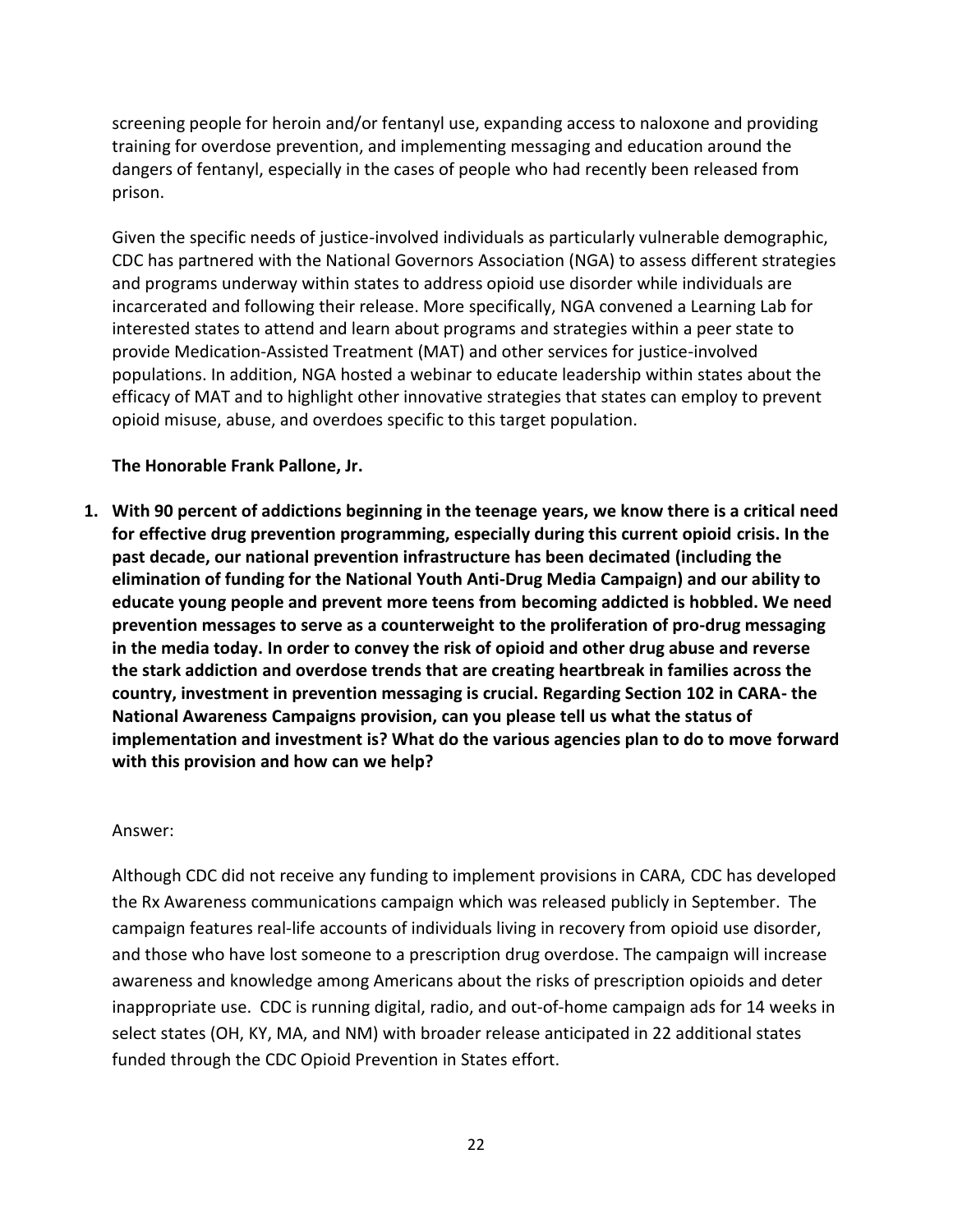- **2. I would like to thank all of the witnesses for joining us. I am particularly interested in learning more about CDC efforts to improve the timeliness and comprehensiveness of the data available about the epidemic.**
- **a. Can you tell us about CDC's surveillance programs?**

### Answer:

CDC's surveillance programs strengthen our understanding of the crisis through better public health data and reporting which is a component of HHS's 5-point strategy to combat the opioid epidemic.

The National Vital Statistics System (NVSS) is one of oldest and most critical surveillance systems at CDC for monitoring the impact (measured in lives lost) of the opioid epidemic. Through the NVSS data on all births, deaths, and fetal deaths are sent to the National Center for Health Statistics (NCHS), which has contracts with all 57 vital records jurisdictions to provide these data. From these data, CDC compiles annual national statistical data files and publishes a variety of reports. Annual mortality data are currently available through 2015 and 2016 data will be release before the end of the year. To address a need for even more timely data NCHS now releases quarterly provisional estimates based on a current flow of vital statistics data from the states vital records offices. To address specific request for timely information of drug overdose death, CDC recently began releasing monthly provisional drug overdose counts that provide the most timely information available on the overall numbers of drug overdose deaths and death involving specific drugs and drug classes by state.

In addition, CDC has launched the Enhanced State Opioid Overdose Surveillance (ESOOS) program. In its first programmatic year, CDC funded 12 states to: 1) Improve the timeliness of reporting of nonfatal opioid overdoses using Emergency Department (ED) and Emergency Medical Services (EMS) data; 2) Improve the timeliness of reporting of fatal opioid overdoses and associated risk factors so that these data can be used to inform public health response tactics within and across states; and 3) Disseminate findings to stakeholders to support prevention efforts.

The program collects data on fatal opioid overdoses through the State Unintentional Drug Overdose Reporting System (SUDORS), which uniquely captures detailed information on toxicology, death scene investigations, and other risk factors that may be associated with a fatal overdose. For instance, SUDORS data have identified and tracked large increases in fentanyl analog deaths driven by carfentanil within one state's borders. Early findings from these data reinforce the need and urgency for more timely and comprehensive toxicology testing.

ESOOS also improves innovative strategies around morbidity data, using EMS and ED data to provide a comprehensive picture around non-fatal opioid overdoses. The use of this data can act as an early warning system to detect sharp increases or decreases in overdoses. In addition, this data can help inform where more resources, such as naloxone or treatment capacity, are needed.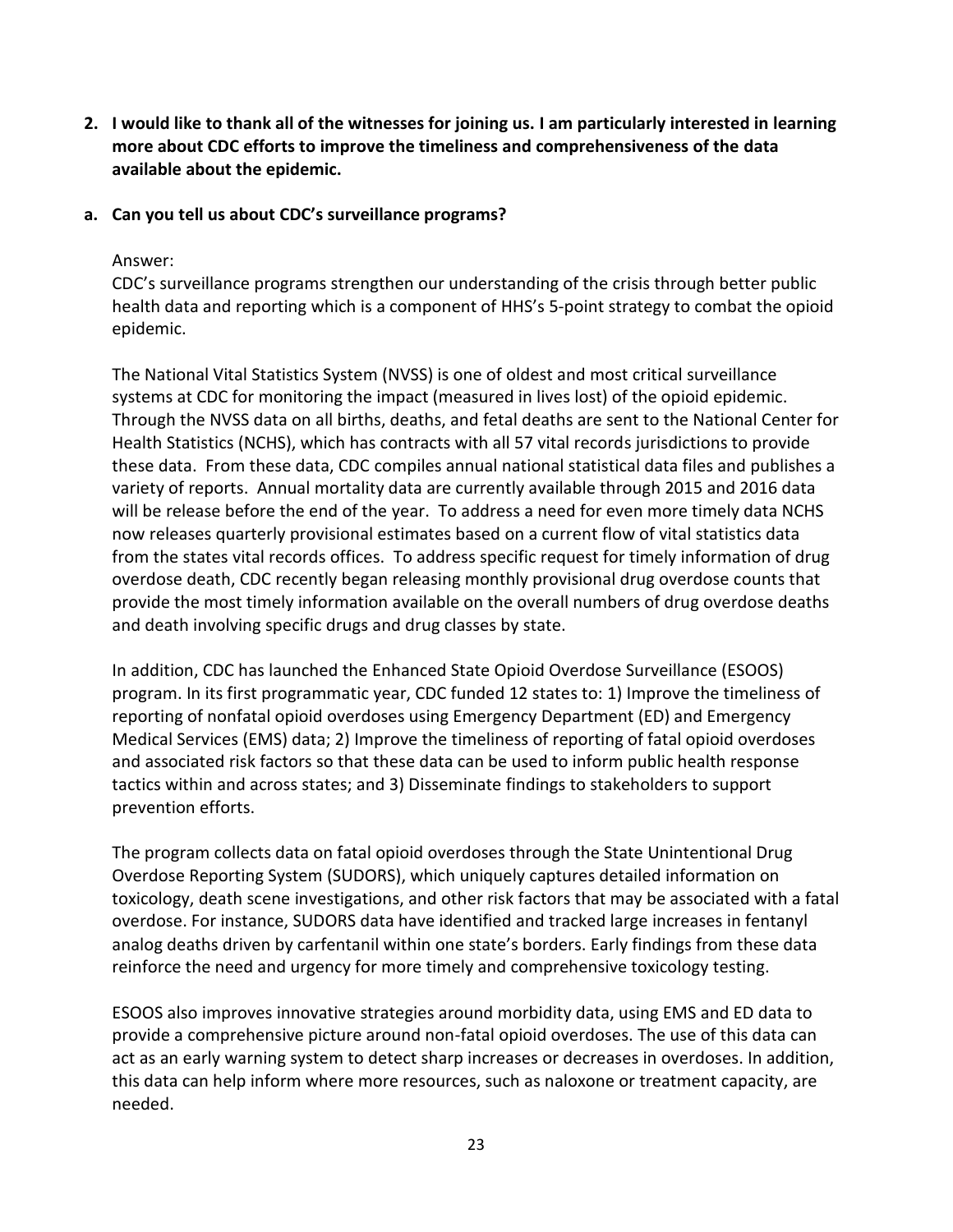The initial cohort of 12 states began program implementation on September 1, 2016, and CDC will rapidly disseminate findings as states provide data. The first report of ESOOS mortality data, "[Deaths Involving Fentanyl, Fentanyl Analogs, and U-47700](https://www.cdc.gov/mmwr/volumes/66/wr/mm6643e1.htm)—10 States, July—December [2016](https://www.cdc.gov/mmwr/volumes/66/wr/mm6643e1.htm)," was published as a *Morbidity and Mortality Weekly Report (MMWR)* Early Release on October 27, 2017. States completed data reports by August 31, 2017, and CDC published it within two months.

With the increase in funds appropriated to CDC in Fiscal Year 2017, CDC was able to expand the ESOOS program to fund an additional 20 states and Washington, D.C. (for a total of 32 states and Washington, D.C.) CDC also was able to provide supplemental funds to all ESOOS-funded states, with the expectation that a minimum of 60 percent of the supplemental funds were to go to medical examiners/coroners to primarily support comprehensive toxicology testing of opioid-involved deaths.

States are at the forefront of protecting mothers and babies by using data to understand Neonatal Abstinence Syndrome (NAS). With support from CDC and in partnership with March of Dimes, Illinois, New Mexico, and Vermont to explore approaches for improving the speed and accuracy of surveillance of Neonatal Abstinence Syndrome (NAS). Surveillance of NAS is important to inform a public health response that can quickly identify areas of need and target interventions to improve outcomes for these babies by connecting mothers to services and care. These pilot projects are also evaluating the health services needed through their first birthday, which will help prepare the health system to care for these babies.

CDC's Pregnancy Risk Assessment Monitoring System (PRAMS) in 51 jurisdictions (47 states, the District of Columbia, New York City, Puerto Rico, and the Great Plains Tribal Chairmen's Health Board) collects state-specific, population-based data from women during the postpartum period on maternal attitudes and experiences before, during, and shortly after pregnancy. CDC is supporting 6 states (AK, ME, NM, NY, PA, WV) to collect supplemental data on maternal substance use through the PRAMS.

### **b. How has CDC improved the timeliness of reporting?**

#### Answer:

Timeliness of mortality reporting has improved significantly over the past several years. In 2010, only about 7% of deaths were reported to CDC within 10 days of the death. This percentage has increased steadily over the past few years and today over 50% of deaths nationally are reported to CDC within 10 days. The introduction of electronic death registration (EDR) systems in most states has been a significant catalyst for these improvements and CDC has been actively involved in encouraging states to implement these systems and has funded special projects in many states to enhance and maximize these systems with specific timeliness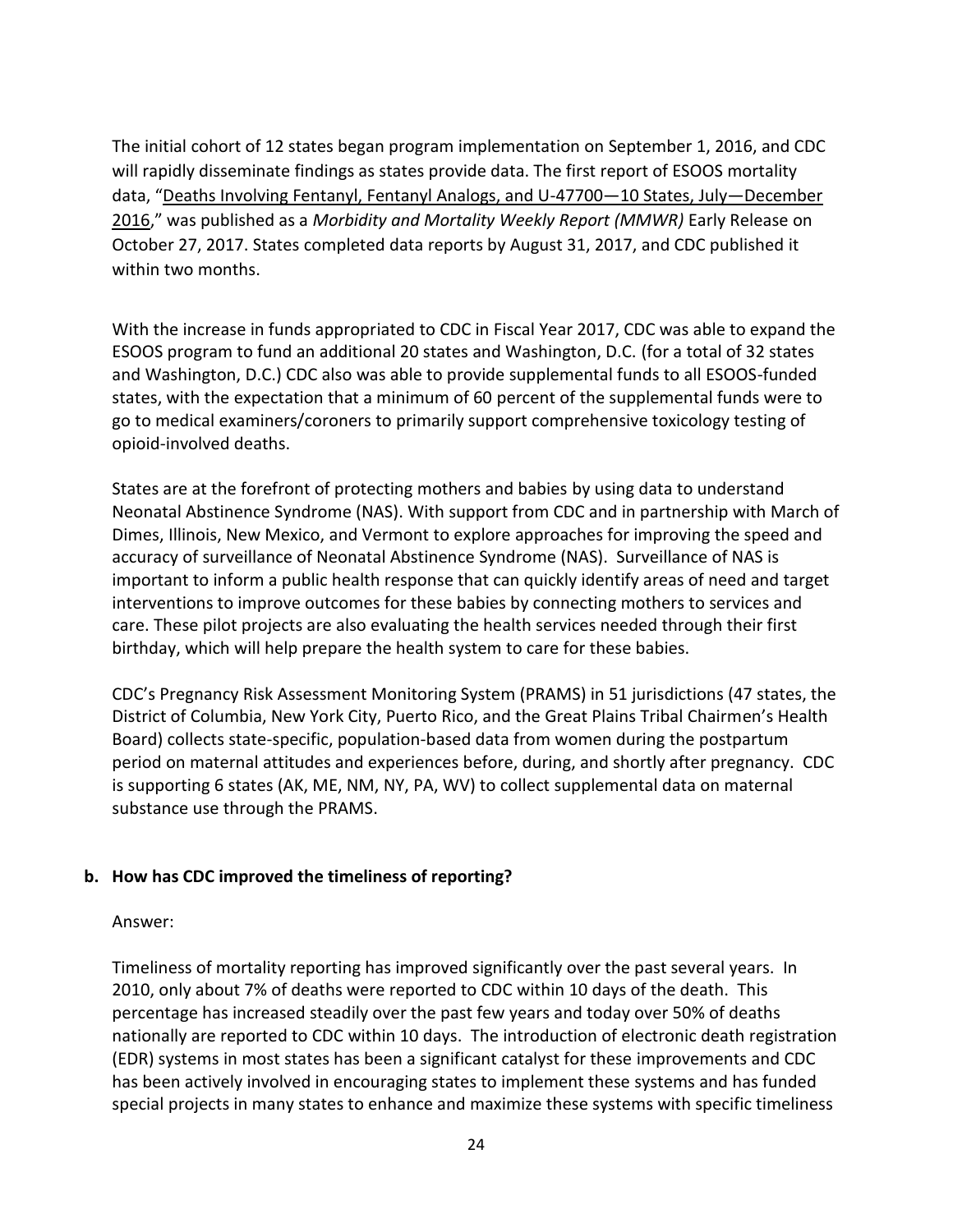goals. As current EDR systems age resources will be needed to maintain and upgrade aging systems if improvements in timeliness are to be sustained.

Capitalizing on the significant improvements in the timeliness of deaths being reported by the states, CDC launched the Vital Statistics Rapid Release (VSRR) program in 2015 with the first release of quarterly provisional mortality estimates, which included national estimates of overall drug overdose death rates. In August of 2017, the VSRR program was expanded to include monthly provisional counts of drug overdose deaths and death involving specific drugs and drug classes by state. The most recent monthly provisional report was released on November 13, 2017, and includes counts of drug overdose deaths through April 2017.

Reliable provisional estimates of death rates and counts for many causes of death can be released 3 months after the death occurred, but due to the additional time needed for toxicology drug overdose deaths are among the last reported to CDC, which means that reliable provisional rates and counts for these deaths can only be released 6 to 9 months after the death occurred. CDC is working closely with the state vital records offices and the ME/Coroner community on efforts to help minimize the time needed to report drug overdose deaths, including efforts to better integrate ME/Coroner case management systems with state EDRS.

# **c. What gaps remain in data collection capabilities, including the effect of some of the surveillance programs not being implemented in all 50 states and DC, and how is CDC working to bridge those gaps?**

Answer:

CDC's surveillance programs strengthen our understanding of the crisis through better public health data and reporting which is a component of HHS's 5-point strategy to combat the opioid epidemic. Though timely, high-quality data are critical to support a multi-sector response to the opioid epidemic, states remain at differing capacity with regard to opioid overdose surveillance.

One means to shore up state capacity and to provide the needed level of scientific expertise to assist states in these efforts has been the creation of CDC's Enhanced State Opioid Overdose Surveillance (ESOOS) program. In its first programmatic year, CDC funded 12 states to: 1) Improve the timeliness of reporting of nonfatal opioid overdoses using Emergency Department (ED) and Emergency Medical Services (EMS) data; 2) Improve the timeliness of reporting of fatal opioid overdoses and associated risk factors so that these data can be used to inform public health response tactics within and across states; and 3) Disseminate findings to stakeholders to support prevention efforts.

The initial cohort of 12 states began program implementation on September 1, 2016, and CDC will rapidly disseminate findings as states provide data. The first report of ESOOS mortality data, "[Deaths Involving Fentanyl, Fentanyl Analogs, and U-47700](https://www.cdc.gov/mmwr/volumes/66/wr/mm6643e1.htm)-10 States, July-December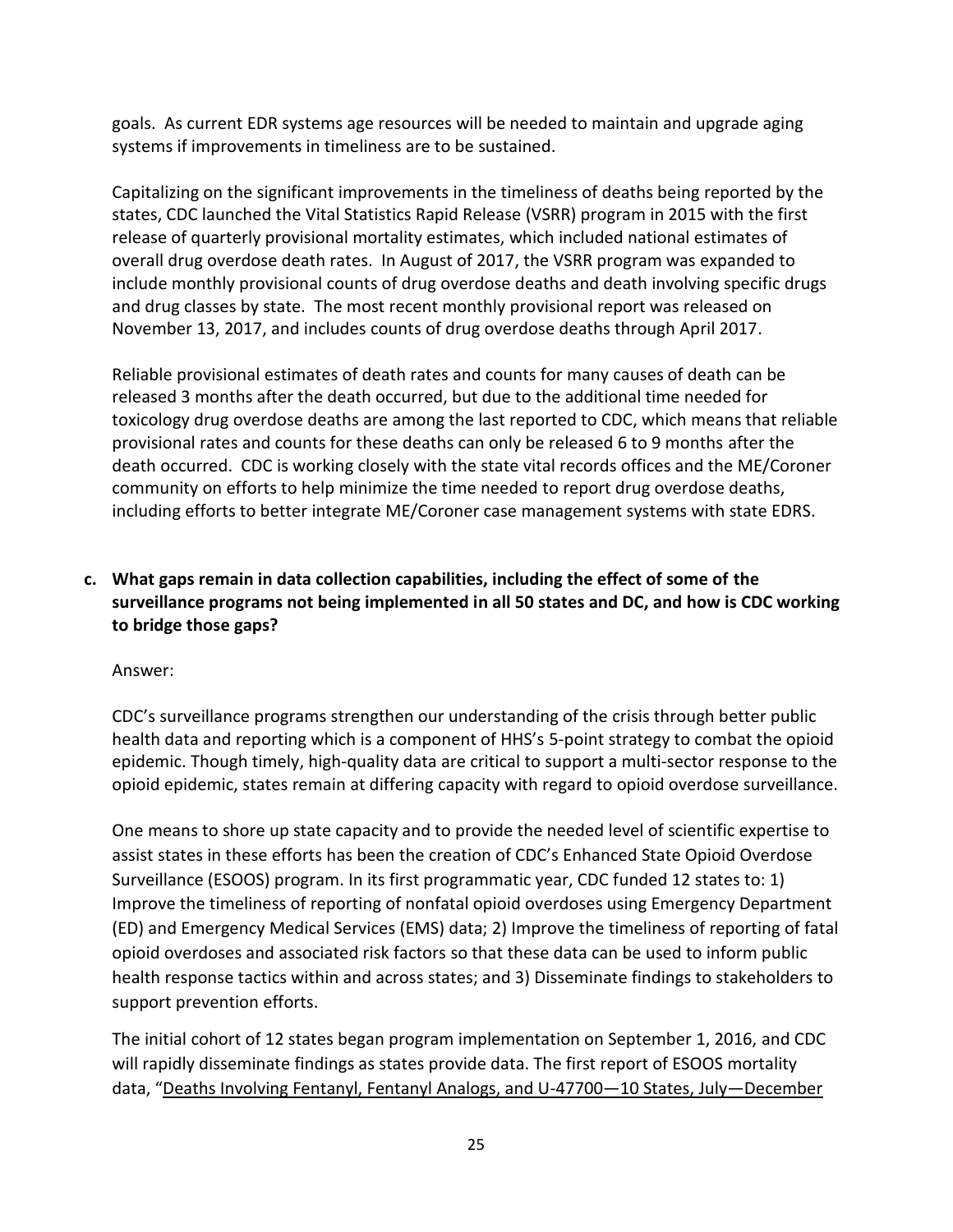[2016](https://www.cdc.gov/mmwr/volumes/66/wr/mm6643e1.htm)," was published as a *Morbidity and Mortality Weekly Report (MMWR)* Early Release on October 27, 2017. States completed data reports by August 31, 2017, and CDC published it within two months.

With the increase in funds appropriated to CDC in Fiscal Year 2017, CDC was able to expand the ESOOS program to fund an additional 20 states and Washington, D.C. CDC also was able to provide supplemental funds to all ESOOS-funded states, with the expectation that a minimum of 60 percent of the supplemental funds received were to directly support comprehensive testing within each state.

CDC is now funding 32 states and Washington, D.C. under the ESOOS program.

- **3. Adverse effects and accidental overdoses from opioids have had a huge impact on our nation, however, there are also downstream health consequences of opioid use, especially IV opioid or heroin use, such as HIV, Hepatitis B and Hepatitis C that also affects our nation's health. In 2015, there was an outbreak of HIV in a small town in Indiana, where nearly 200 individuals became infected with HIV due to injection of oxymorphone. I was particularly struck by statements from public health officials in a recent article in Politico. According to that article, health officials believe that the 2015 outbreak in Scott County is a harbinger of things to come as abuse of – painkillers, heroin, fentanyl, and other drugs – rages on. According to the Director of Public Health in Alaska, "[t]he nightmare that wakes me up at 3 a.m. is a Scott County – level HIV outbreak happening here in Alaska."**
- **a. Dr. Schuchat, do you share these concerns about the risk of additional infectious disease outbreaks as a result of the opioid abuse epidemic?**

### Answer:

The threefold increase in hepatitis C between 2010 and 2015and the 2015 HIV outbreak in Indiana are powerful evidence that persons who inject drugs are at high risk for both HIV and viral hepatitis, and that these infections can gain ground at any time unless the nation remains vigilant about prevention, testing, care.

## **b. What are we currently doing to monitor and prevent these infections from IV drug use?**

### Answer:

Last year, tens of thousands of viral hepatitis, HIV, and endocarditis (heart valve) infections occurred in the nation due to injection drug use. CDC is working to prevent these infections by:

Using data to monitor emerging trends and direct prevention activities;